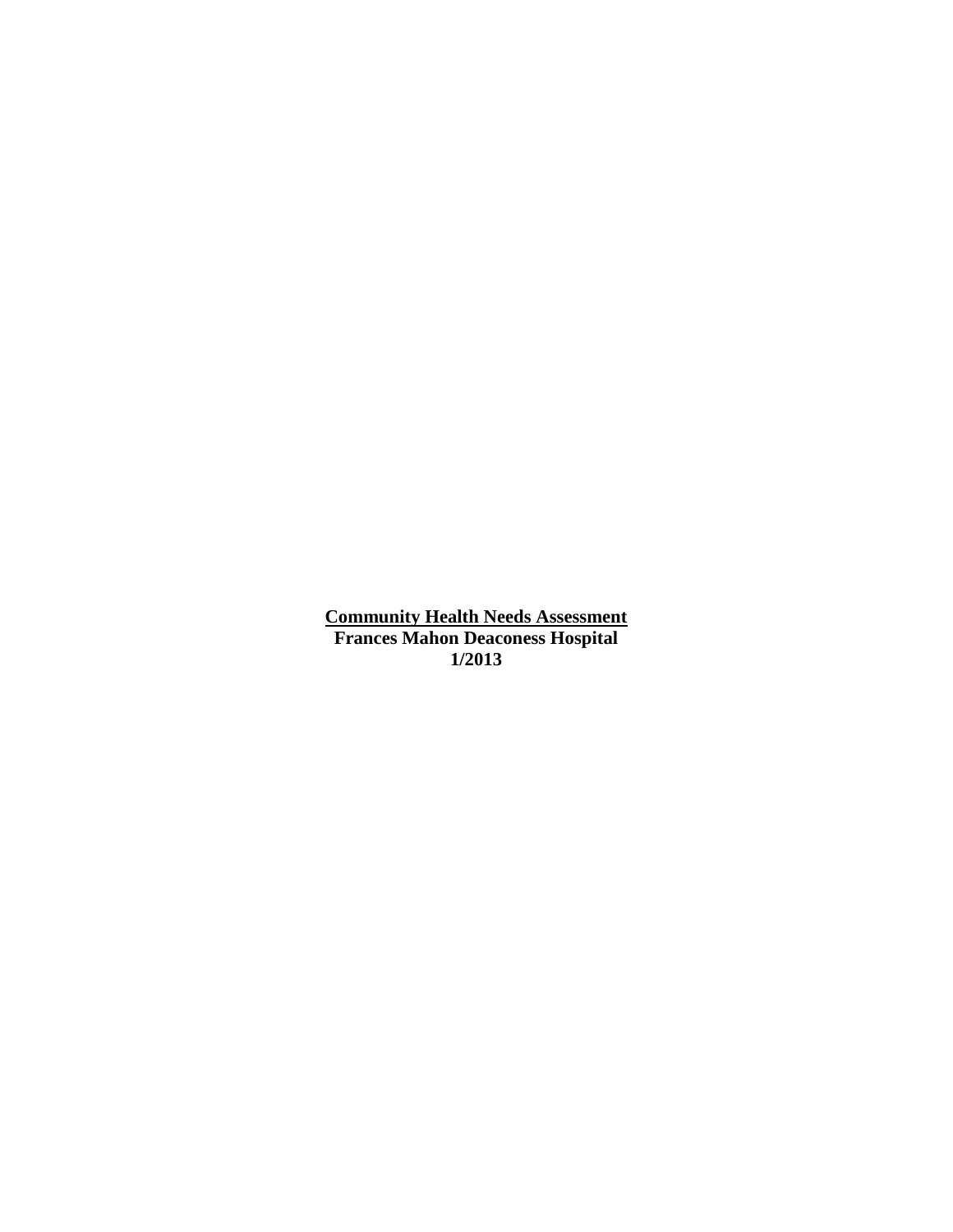### **Description of the Community Served by FMDH**

In general, FMDH provides services to Northeast Montana especially in Valley County and additionally in surrounding Philips, Roosevelt and Daniels Counties. The service areas are determined based on patient volume. The service area is differentiated between a primary service area and a secondary service area. The primary service area is Valley County, which is the county where the hospital is located. Valley county residents account for 62.3% of inpatient discharges and 71.1% of outpatient discharges. The secondary market accounts for 35% of inpatient discharges, which breaks down to 20.9% originating from Roosevelt County, 9.24% in Philips County and 4.83% in Daniels County; 24.6% of outpatients discharges which breaks down to 14.9% in Roosevelt County, 7.7% in Philips County and 1.99% in Daniels County. The data for this analysis was secured through Compdata a third party database that contains all claims data for inpatient and outpatient claims. This data is voluntarily provided by all Montana Hospital Association members to Compdata a division of the Illinois Hospital Association.

#### **Primary Service Market - Valley County**

Valley County is 4,920.8 square miles with a population of 6,892 as of July 1, 2008. The population density is 1.4 people for every square mile.<sup>i</sup> The area consists of approximately 3,220.7 square miles of farmland.<sup>ii</sup>

The population has been declining ever since the census data of  $1960$ .<sup>iii</sup> The population in Valley County was 17,080 then and it has fallen between 33% and 6% every decade over the last three Censuses. (See Table 1) The percent change has slowed, yet there has not been an increase in population growth since before 1960.

| ange in the I optimum of vancy county since 1. |            |                                      |  |  |  |
|------------------------------------------------|------------|--------------------------------------|--|--|--|
| <b>Census Year</b>                             | Population | % Change from<br>the previous Census |  |  |  |
| 1960                                           | 17,080     |                                      |  |  |  |
| 1970                                           | 11,471     | 32.8%                                |  |  |  |
| 1980                                           | 10,250     | 10.6%                                |  |  |  |
| 1990                                           | 8,239      | 19.6%                                |  |  |  |
| 2000                                           | 7,675      | 6.8%                                 |  |  |  |
| 2010                                           | 7,369      | 4.0%                                 |  |  |  |

| Table 1.                                                    |  |  |  |  |  |
|-------------------------------------------------------------|--|--|--|--|--|
| <b>Change in the Population of Valley County since 1960</b> |  |  |  |  |  |

According to the NPA Data Services, Inc. Montana Population Projections, Valley County's population will continue to fall over the next 20 years. These projections are based on assumptions about future births, deaths, international and domestic migration.<sup>iv</sup>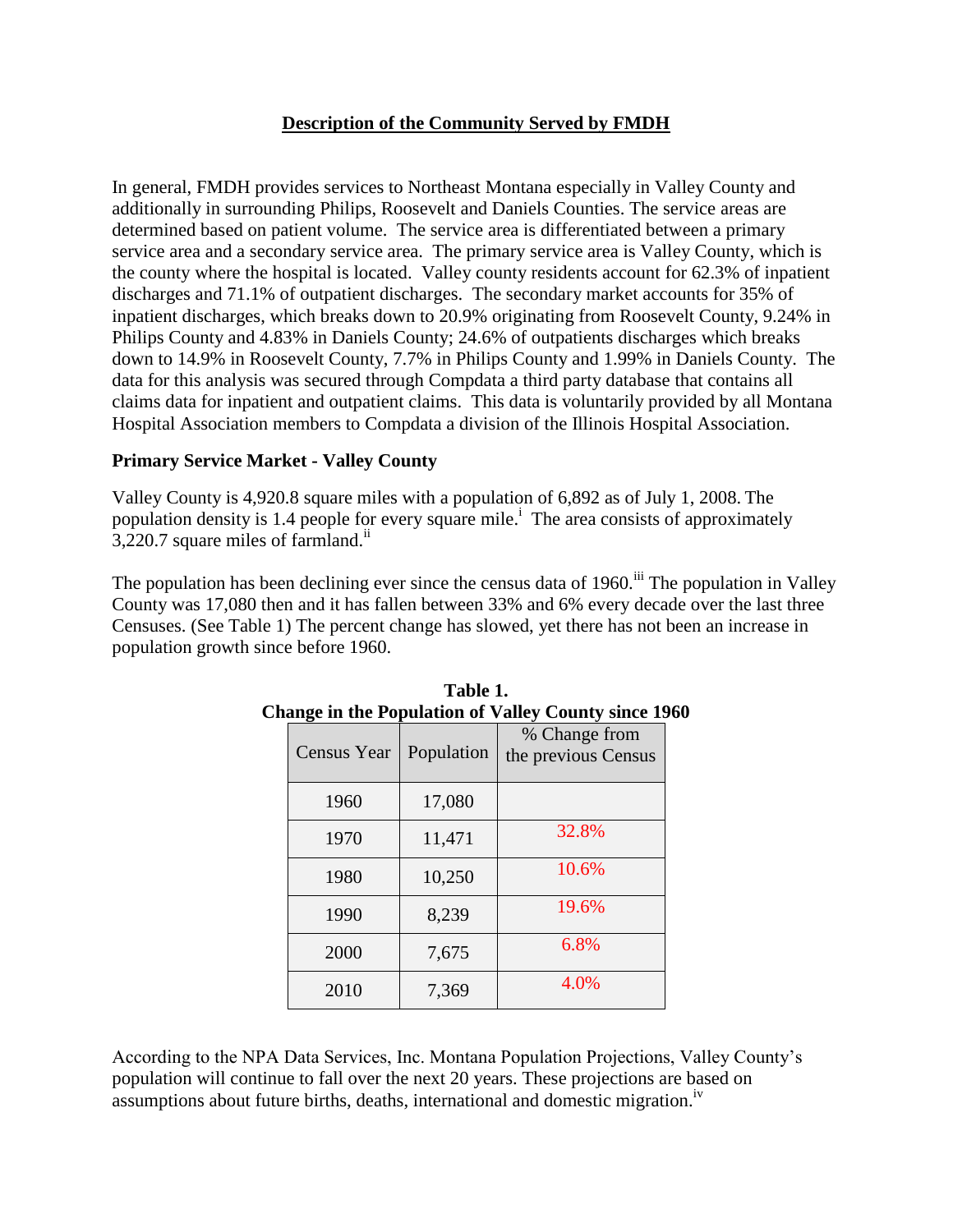| <b>Population Projections of Valley County</b> |       |       |       |       |  |  |
|------------------------------------------------|-------|-------|-------|-------|--|--|
| Year                                           | 2015  | 2020  | 2025  | 2030  |  |  |
| Population<br>Projection                       | 6,180 | 5,910 | 5,710 | 5,650 |  |  |

**Table 2. Population Projections of Valley County**

#### **Economics**

The median income per household in Valley County in the year 2010 was \$42,050 and the percentage of the population that fell below the poverty line was approximately  $10.1\%$ . Valley County has a higher rate of seniors that fall below the poverty level when compared to the state. In Valley County 14 percent of those over 65 fall below poverty compared to nine percent for the state.

Chart 1. provides the unemployment rate in Valley County from 2000-2007. According to the Montana Department of Labor and Industry the unemployment rate for Valley County has gradually dropped between 2000 and 2007.<sup>vi</sup>



The most recent County Health profile reported 20.6% (+/-3.4) of the population in Valley County under 65 had no health coverage<sup>vii</sup>. In 2009, Valley County had an average monthly Medicaid enrollment of 694 people or approximately 10% of the population<sup>viii</sup>.

### **Demographics**

The population percentage change between 2000 and 2010 was a negative 4.0%. According to the 2010 census, when divided into age categories, the population of Valley County is distributed as approximately 22.9% of the population under the age of 18 years and 7.4% of the population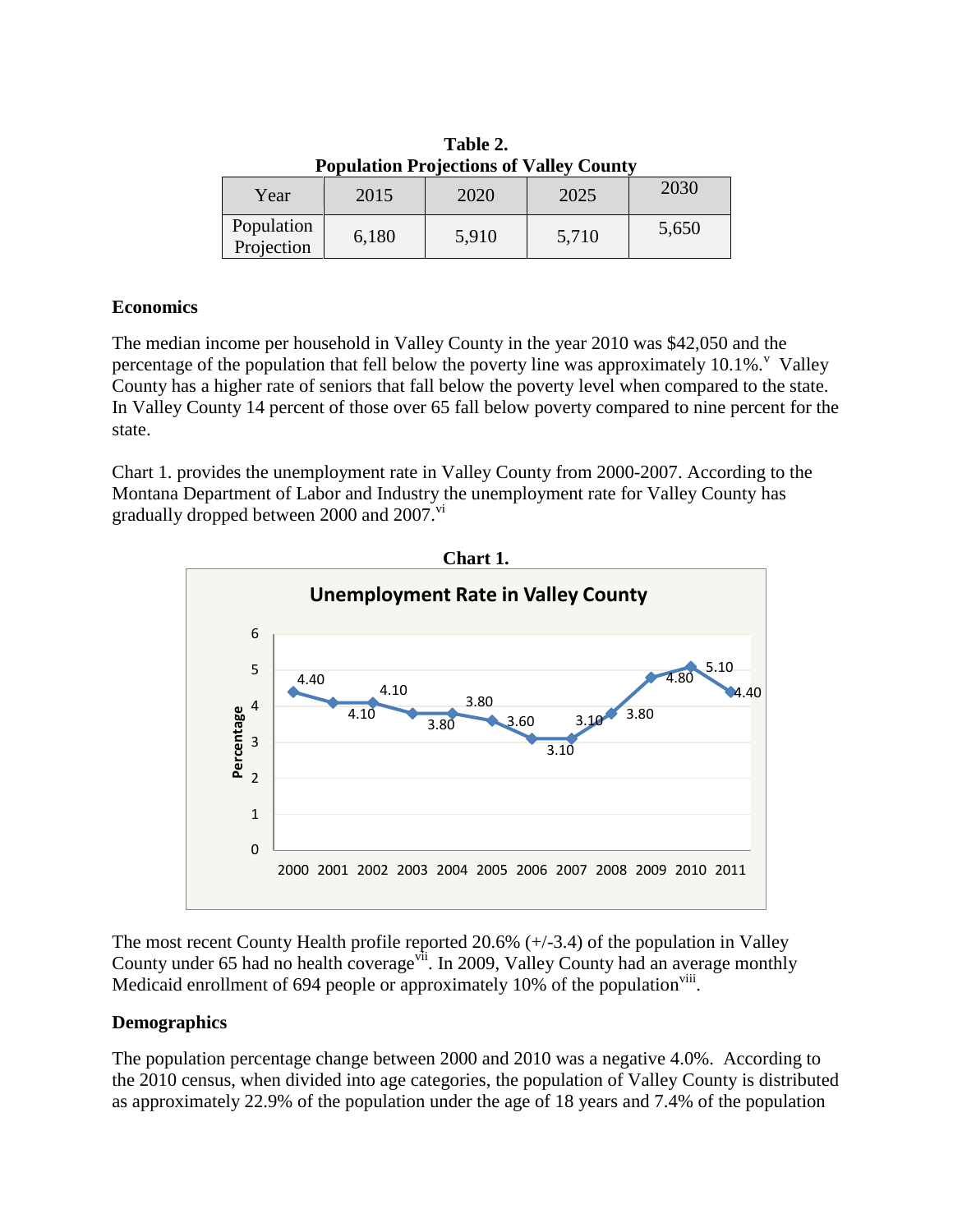was between the ages of 18 and 24 years. The majority of the population lies between the ages of 25-44 with 18.9% and between the ages of 45 and 64 with 31.5%. The remaining 20.5 percent are over the age of 64 years.<sup>ix</sup> In Valley County the population over the age of 5 that have a disability is  $19.0\%$ .

## **Extended Service Market- Phillips, Roosevelt and Daniels Counties**

The extended service area contains Phillips  $(5,140 \text{ sq mi})^{\text{xi}}$ , Roosevelt  $(2,356 \text{ sq mi})^{\text{chi}}$  and Daniels (1,426 sq mi)<sup>xiii</sup> counties. According to the 2010 Census the total population of Phillips County was 4,253 people with a density of .8/square mile. The same Census reported Roosevelt County's population at 10,425 with a density of 4.4/square mile and Daniels County's population 1,751 with a density of 1.2/square mile. Phillips County contains part of the Fort Belknap Reservation within its borders while Roosevelt County contains part of the Fort Peck Reservation.

The populations of the secondary market counties have also declined since 1960 with the exception of a short period of population growth in Roosevelt County. See table 3..

| Census<br>Year | <b>Phillips County</b> |             | <b>Roosevelt County</b> |                | <b>Daniels County</b> |             |
|----------------|------------------------|-------------|-------------------------|----------------|-----------------------|-------------|
|                | Population             | %<br>Change | Population              | $\%$<br>Change | Population            | %<br>Change |
| 1960           | 6,027                  |             | 11,731                  |                | 3,755                 |             |
| 1970           | 5,386                  | 10.6%       | 10,365                  | 11.6%          | 3,083                 | 17.9%       |
| 1980           | 5,367                  | 0.3%        | 10,467                  | 1.0%           | 2,835                 | 8.0%        |
| 1990           | 5,163                  | 3.8%        | 10,999                  | 1.1%           | 2,266                 | 20.1%       |
| 2000           | 4,601                  | 10.9%       | 10,620                  | 2.0%           | 2,017                 | 11.0%       |
| 2010           | 4,253                  | 7.6%        | 10,425                  | $-1.8%$        | 1,751                 | 13.2%       |

**Table 3. Change in the Population of Phillips, Roosevelt and Daniels Counties since 1960**

According to the NPA Data Services, Inc. Montana Population Projections, table 4. illustrates the projected populations between the year  $2010$  and  $2030$ .<sup>xiv</sup> These projections are based on assumptions about future births, deaths, international and domestic migration.

**Table 4. Population Projections for Phillips, Roosevelt and Daniels Counties**

| Year                                                   | 2015  | 2020  | 2025  | 2030  |
|--------------------------------------------------------|-------|-------|-------|-------|
| <b>Phillips County</b><br><b>Population Projection</b> | 3,800 | 3,680 | 3,630 | 3,610 |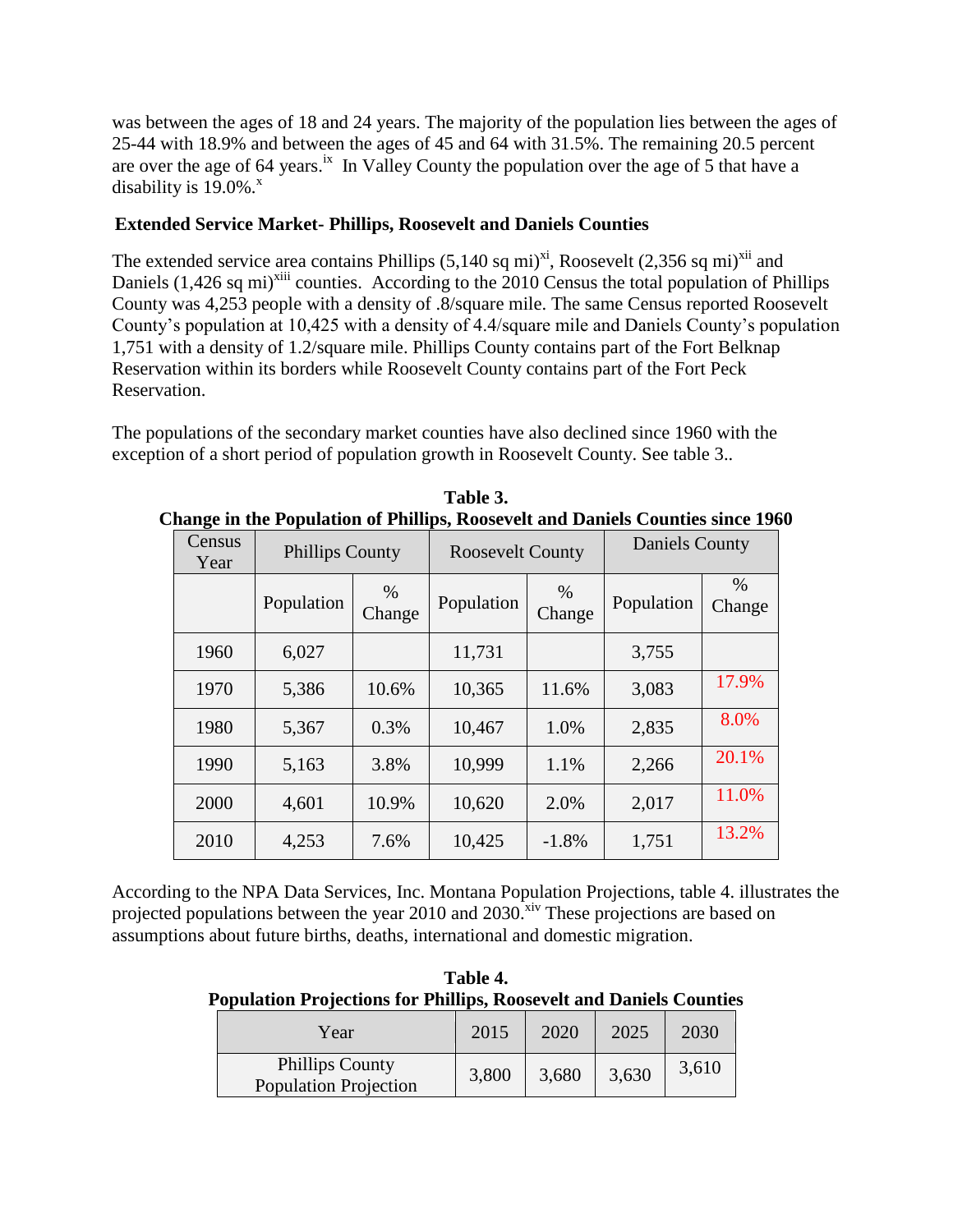| <b>Roosevelt County</b><br><b>Population Projection</b> | 10,550 | 10,680 | 10,880 | 11,150 |
|---------------------------------------------------------|--------|--------|--------|--------|
| Daniels County<br><b>Population Projection</b>          | 1,600  | 1,550  | 1,530  | 1,520  |

### **Economics**

 $\overline{\phantom{a}}$ 

The median income per household in Phillips County in the year 2007 was \$36,453 and the percentage of the population that fell below the poverty line<sup>\*</sup> was approximately 13.5%. Also, in the year 2007 Roosevelt County had a median income per household of 37,451 and the percentage of the population that fell below the poverty line was approximately 21.5%. Daniels County reported a median income per household of \$38,125 in the year 2010 with 14.1% of the population falling below the poverty line<sup>\*</sup>.<sup>xv</sup>

Chart 2.3 shows the unemployment rate in the extended service areas from  $2000-2011$ .<sup>xvi</sup>



**Chart 2.**

Phillips County reports 28.7% of its population's under 65 are without health insurance. In 2009, Phillips County had an average monthly Medicaid enrollment of 434 people or approximately 11% of the population<sup>8</sup>.

For Roosevelt County, the percent of the population under 65 without health insurance is 17.8% (+/-2.3). In 2009, Roosevelt County had an average monthly Medicaid enrollment of 2,668 people or approximately 26% of the population $8$ .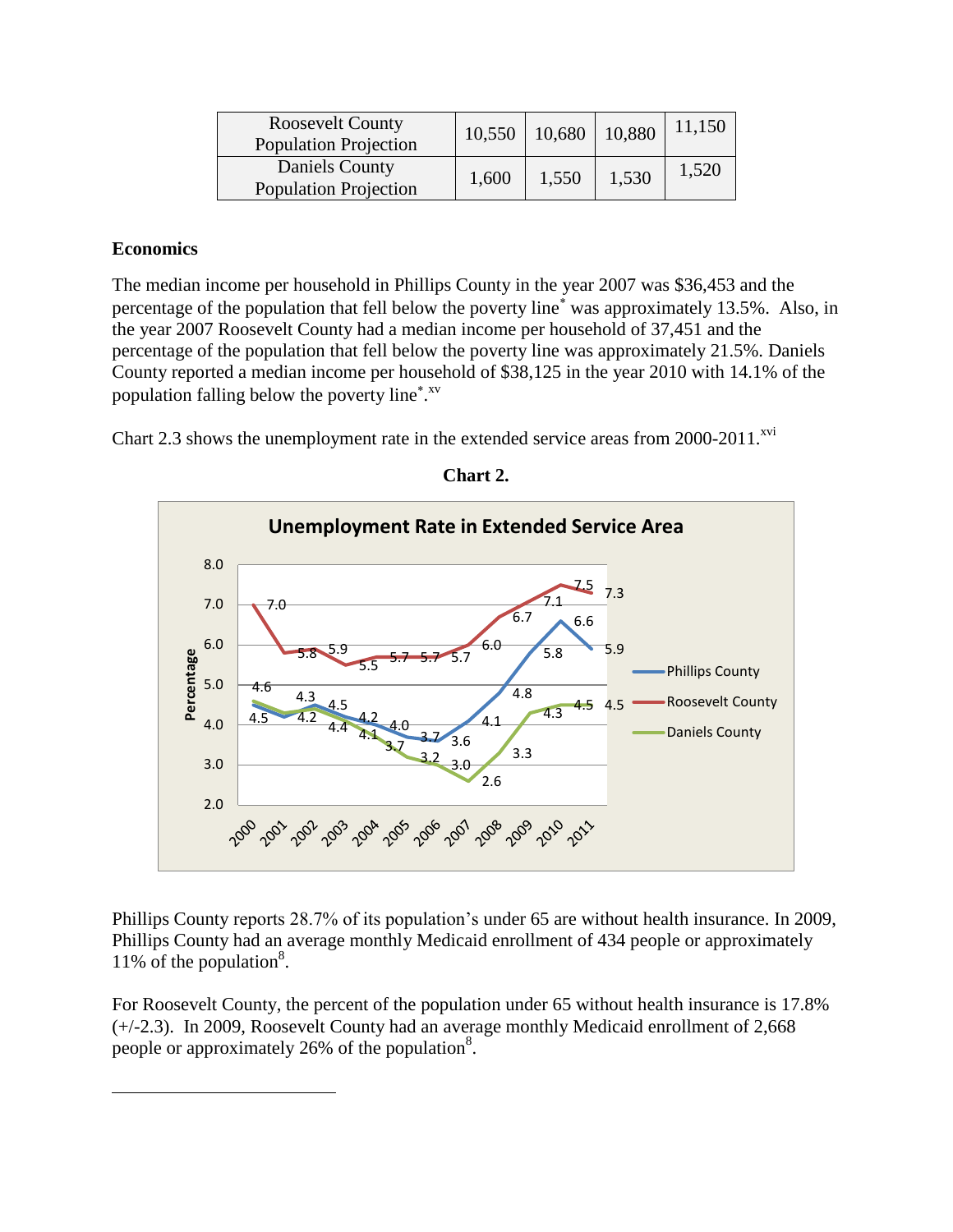Of Daniels County's population under age 65 32.7% (+/-4.1) are without health insurance. In 2009, Daniels County had an average monthly Medicaid enrollment of 109 people or approximately  $6\%$  of the population<sup>xvii</sup>.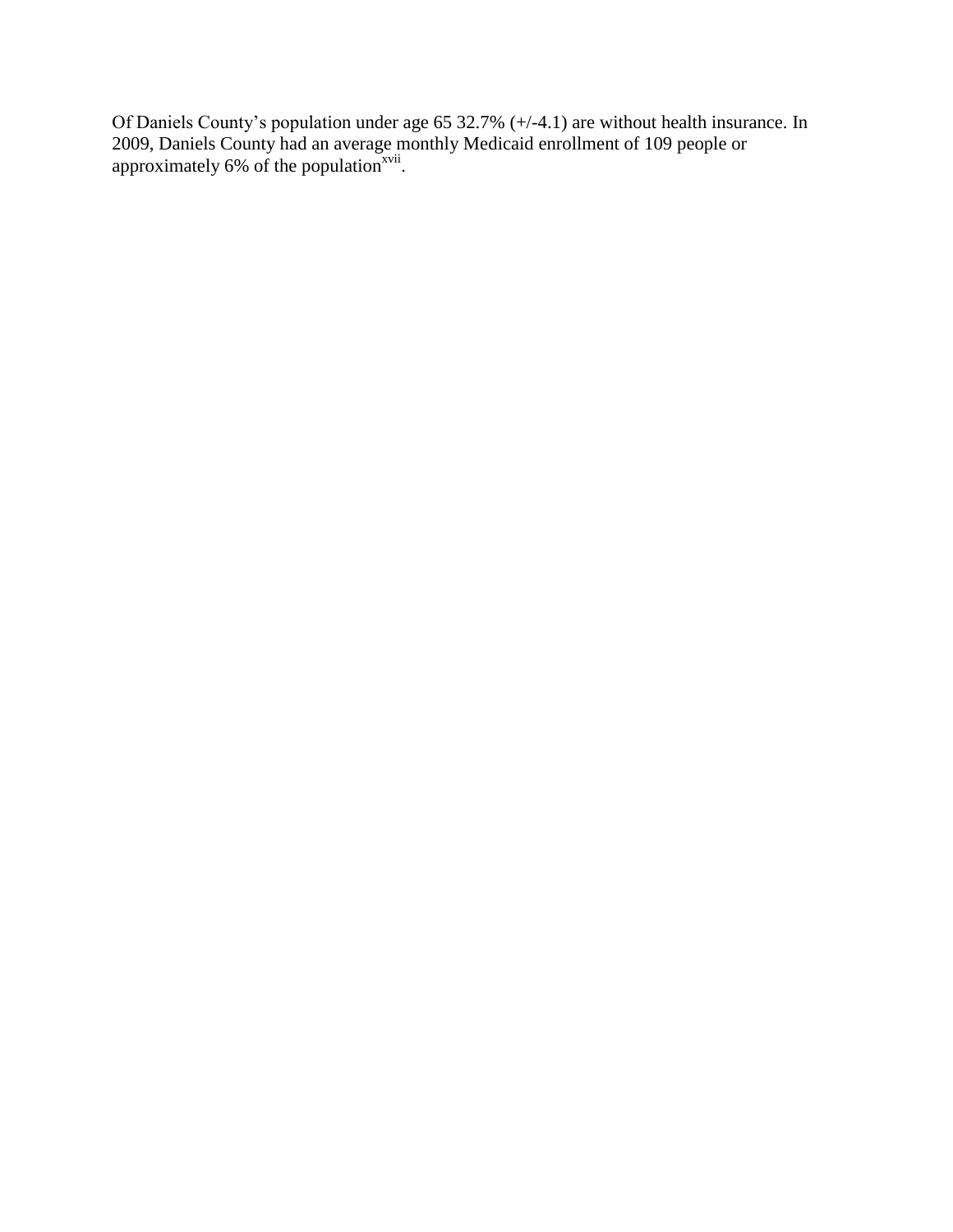### **Assessment Process and Methods**

FMDH used three methods of assessing need. The first and most important method consisted of an evaluation of objective quantitative data regarding the most significant health needs experienced by the patients in the hospital's service area. The second method consisted of conducting a community survey to determine which services where most frequently requested from the community. The last consisted of meetings with directed focus groups, whose purpose was to assess the community's satisfaction with the current service offerings and to determine which additional services may be needed.

#### **Objective Assessment**

The objective assessment was conducted through an analysis of the most common diagnosis codes found in our patient population. The sources for this analysis came from internal statistics regarding the prevalence of medical conditions in the patient population as well as the analysis of external statistics namely those published by the Montana State Department of Health and Human Services entitled Data for Community Health Assessments. The assessments for Valley, Daniels, Philips and Roosevelt County were considered as well as the state and Region 1 data.

In the fall of 2010, the Glasgow community in Valley County Montana was surveyed about its health care system. This report shows the results of the survey in both narrative and chart formats. At the end of this report, we have included a copy of the survey instrument (Appendix B). Readers are invited to familiarize themselves with the survey instrument and then look at the findings. Our narrative report touches on the highlights while the charts present data for virtually every question asked.

### **Community Survey**

In September 2010, surveys were mailed out to the residents of Valley County. The survey was based on a design that has been used extensively in the states of Washington, Wyoming, Alaska, Montana and Idaho. The survey was designed to provide each facility with information from local residents regarding:

- Demographics of respondents
- Hospitals, primary care providers and specialists used and reasons for selection
- Local health care provider usage
- Services preferred locally
- Perception and satisfaction of local health care

Frances Mahon Deaconess Hospital provided the National Rural Health Resource Health Center with a list of outpatient and inpatient admissions. Those zip codes with the greatest number of admissions were selected to be included in the survey. A random list of 800 residents was then selected from Prime Net Data Source. Residence was stratified in the initial sample selection so that each area would be represented in proportion to the overall served population and the proportion of past admissions. (Note: Although the survey samples were proportionately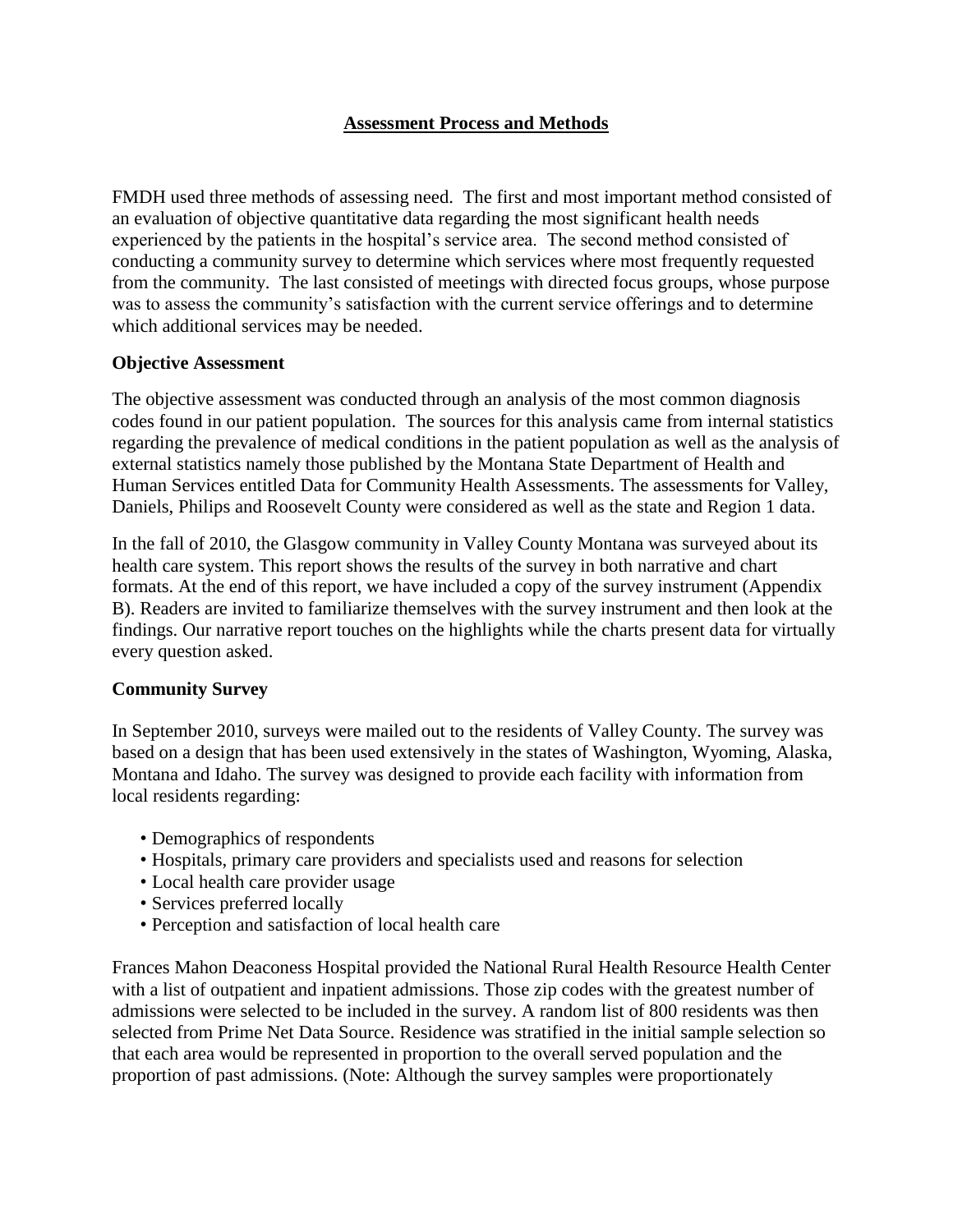selected, actual surveys returned from each population area varied, which may result in slightly less proportional results.)

Four focus groups were held to identify the motives of local residents when selecting health care providers and discover reasons why people may leave the Glasgow area to seek heath care services. It was intended that this research would help determine the awareness of local programs and services, as well as the level of satisfaction with local services, providers, and facilities.

In September, the community health services survey, a cover letter from the National Rural Health Resource Center with hospital Chief Executive Officer's signature on Frances Mahon Deaconess Hospital's letter head and a postage paid reply envelope were mailed to 800 randomly selected residents in the targeted region. A news release was sent to local newspapers prior to the survey distribution announcing that Frances Mahon Deaconess Hospital would be conducting a community health services survey throughout the region in cooperation with the Montana Office of Rural Health.

### **Directed Focus Groups**

Four focus groups were held in Glasgow and surrounding areas in July and October 2010. Focus group participants were identified as people living in the Frances Mahon Deaconess Hospital's service area. Each individual received an invitation to participate.

Approximately 43 people participated in the four focus group interviews. The focus groups were designed to represent various consumer groups of health care including senior citizens, mental health representatives and local community members. The first focus group was held in Fort Peck, second was held in Glasgow, the third in Opheim and fourth was held in Nashua. Each group was up to 90 minutes in length and followed the same line of questioning in each session (Appendix D). The questions and discussions at the first three focus groups were led by Kristin Juliar with the Montana Office of Rural Health. The fourth focus group was facilitated by Frances Mahon Deaconess staff.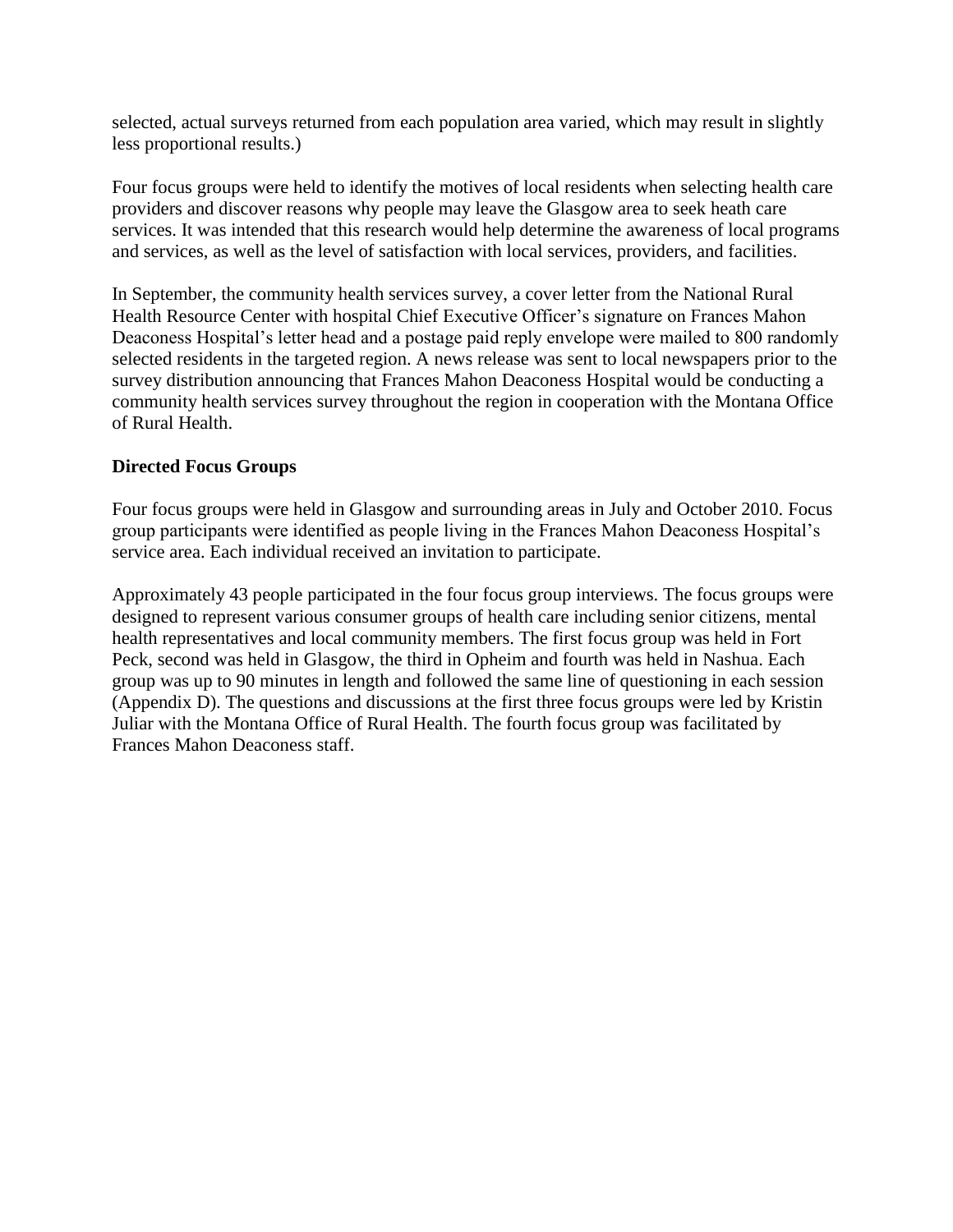#### **Input from Service area Special Interest Representatives**

FMDH sought input from various groups throughout the community that have special knowledge regarding the needs of various groups within the service area. These groups were identified through input from FMDH leadership as well as the FMDH Board of Trustees based on discussion of population demographics from the US Census as well as internal sources. The identified groups were contacted and meetings were established with appropriate members of FMDH leadership. Notes were taken during the meeting and summary documents were developed to capture the information from the meetings. The following constitutes a list of the meetings that were conducted and the appropriate information regarding the parties consulted and the topics discussed. The pertinent findings from the meetings will be discussed in the next section.

#### **Mental Health Professionals:**

Randall Holom, Frances Mahon Deaconess Hospital (FMDH) CEO, Dr. Gordon Bell and Ellen Guttenberg, COO, met with Frank Lane, Executive Director and Mary Hughes, Office Manager of the Glasgow, MT office of the Eastern Montana Mental Health Center (EMMHC) on August 29, 2012 at 9:00 AM. The purpose of the discussion was to obtain input from the mental health providers in the area in relation to the grant funded project to which participation has been offered to FMDH through the University of Montana Area Health Education Center department and to explore other issues or needs on which FMDH and the EMMHC can collaborate.

#### **Indian Health Services and Secondary Market Area Representatives:**

Randall Holom, Frances Mahon Deaconess Hospital (FMDH) CEO, met with Peg Norgaard, CEO of North East Montana Health Services (NEMHS), Julie Beemer, Service Unit Director of the Wolf Point and Poplar Montana Indian Health Services (IHS) Service Unit, and Audrey Stromberg, CEO of Roosevelt Health Center (RHC) on August 2, 2012, at 3:30 pm in the Poplar Community Hospital conference room. This meeting was arranged by NEMHS as part of their Community Health Needs Assessment process and the discussion was lead by Kristin Juliar from the Montana Office of Rural Health. Also in attendance was Julie Middleton from the Office of Rural Health.

#### **Secondary Market Area Representatives:**

Randall Holom, Frances Mahon Deaconess Hospital (FMDH) CEO, met with Ward VanWichen, CEO of Phillips County Hospital (PHC) on July 20, 2012, at 12:15 PM in Malta, Montana. Mr. Holom reminded Mr. VanWichen of the reason he had requested the meeting explaining that FMDH was attempting to augment the data it collected through a Community Health Services Development project to assure the information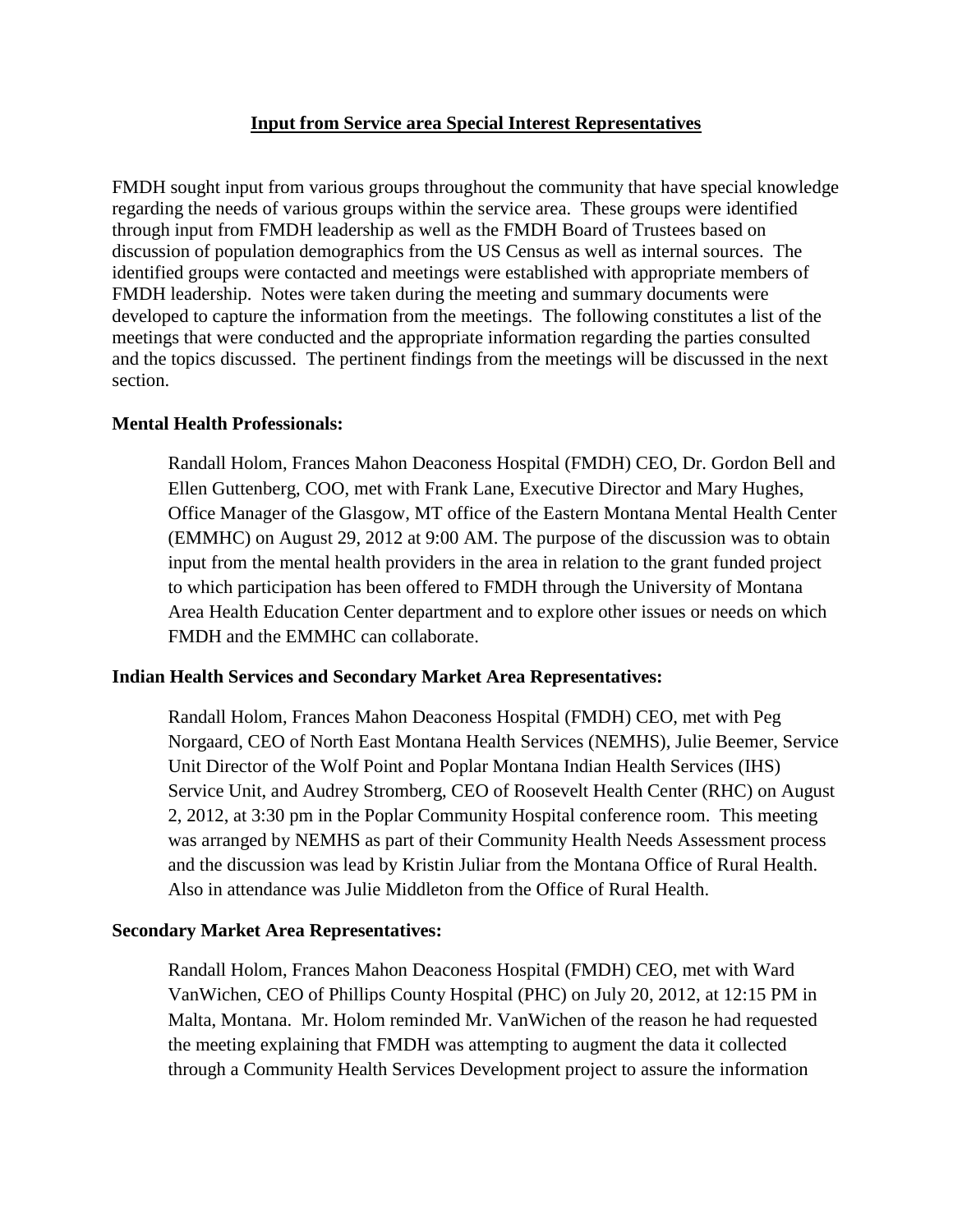used in the Community Health Needs Assessment now required of charitable hospitals is of current relevance.

#### **Public Health Services:**

Randall Holom, CEO of Frances Mahon Deaconess Hospital, met with Vickie Bell, RN, Director of the Valley County Public Health Department, and with two additional Registered Nurse employees, Ella Tweeten and Carla Thompson, at the Public Health office. The purpose of this meeting was to gather qualitative information from the local Public Health officials regarding the most important health issues facing the community Valley County Public Health and FMDH collectively serve.

#### **Educational Professionals:**

Randall Holom, Frances Mahon Deaconess Hospital (FMDH) CEO, met with Marj Markle, Principle of the Glasgow High School and Mike Zoannie, Principle of the Glasgow Middle School on October 16, 2012 at 2:30 PM. The purpose of the discussion was to obtain input from the school leadership regarding their perceptions of the health needs of the student and teacher populations that they lead.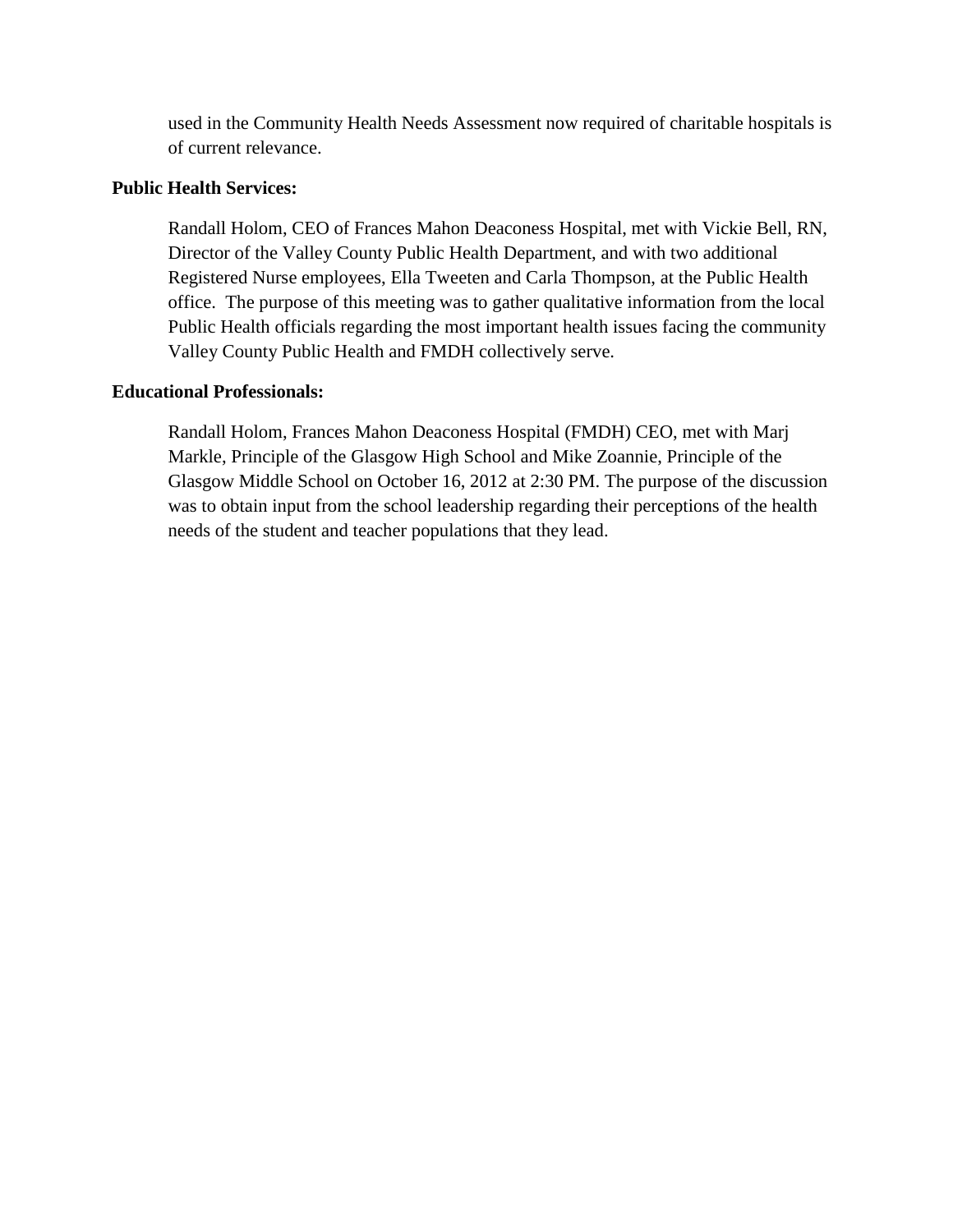## **Community Health Needs**

FMDH differentiates between a need for services and a request for services. A need for services is based on quantifiable evidence that suggests a significant health related issue exists in the service area. A request for services is based on patient demand that may be expressed in a variety of ways. FMDH ascertained the community need through an assessment of the Community Health Assessment published by the Department of Health and Human Services for each county in the service area. The requested services were compiled through the use of a community survey and a series of focus groups with patients from the service area as well as community groups and experts with special knowledge of particular portions of the service area.

#### **Needs**

The subsequent section comprises those healthcare services for which quantifiable evidence exists to support the need for the service.

**Diabetes Services:** There is a demonstrable need for diabetic care in the service area as evidenced by the following statistics:

- Valley County has a higher incidence of diabetes than the state of Montana with the rate per 100,000 for Valley County being 133.5 compared to the state rate of 115.4.
- Valley County has a higher mortality rate for diabetes than the state with 77.4 per 100,000 for the county and 27.1 per 100,000 for the state.
- Phillips County has a higher incidence of diabetes when compared to the state with a rate of 165.5 per 100,000 compared to 115.4 for the state.
- Roosevelt County has a higher prevalence of diabetes compared to the state with a prevalence of 12.9 % for the county compared to 6.2% for the state.
- Roosevelt County has a higher incidence of diabetes when compared to the state with a rate of 353.4 per 100,000 compared to 115.4 for the state.
- Roosevelt County has a higher mortality rate for diabetes than the state with 74.1 per 100,000 for the county and 27.1 per 100,000 for the state.
- Daniels County has a higher incidence of diabetes when compared to the state with a rate of 156.4 per 100,000 compared to 115.4 for the state.
- Daniels County has a higher mortality rate for diabetes than the state with 70.2 per 100,000 for the county and 27.1 per 100,000 for the state.

**Obstetrical/Prenatal/Natal Care and Education:** There is a demonstrable need for obstetrical services particularly in Roosevelt County as evidence by the following statistics. Additionally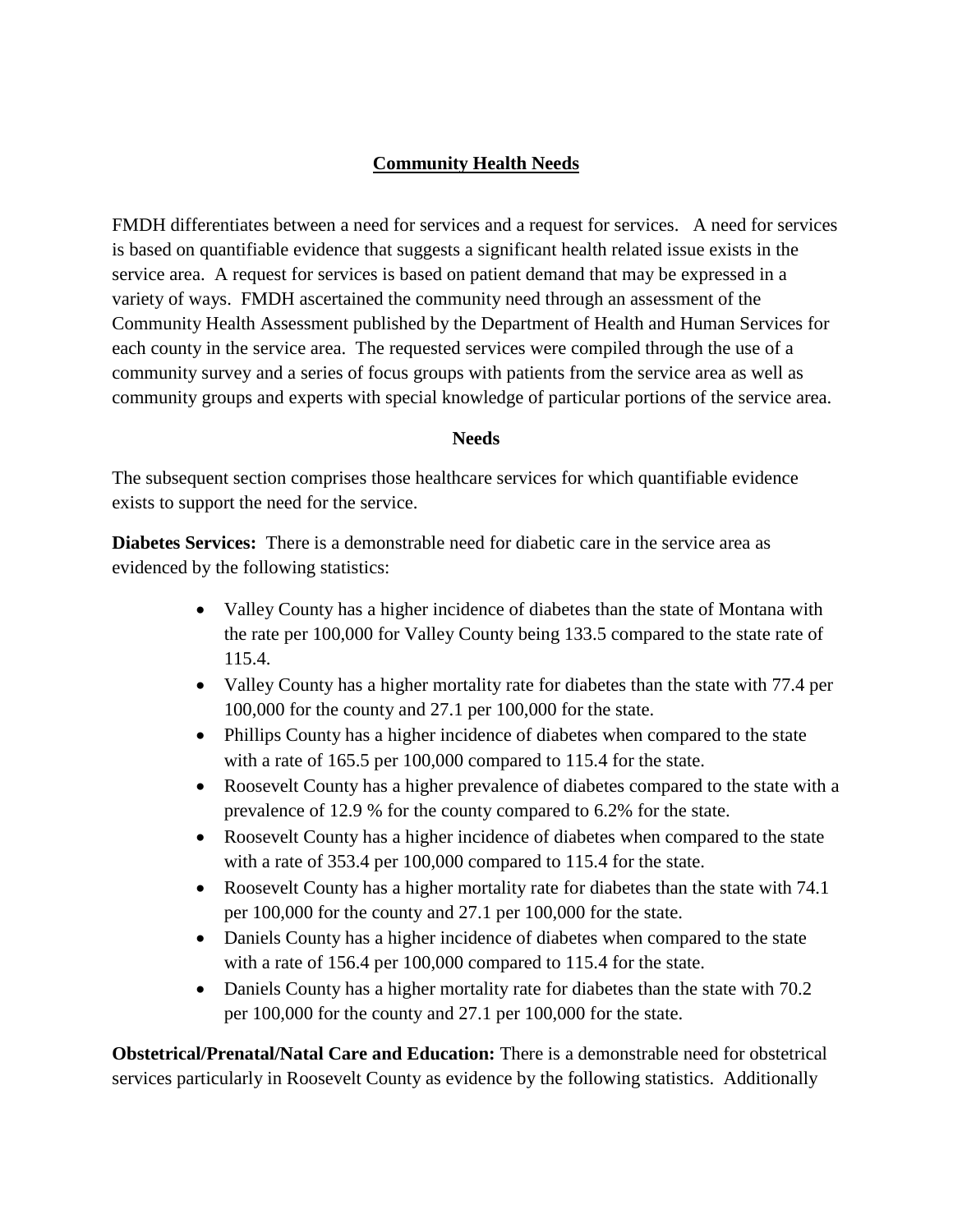education may be warranted in Valley County regarding risky behaviors during pregnancy. The following is a summary of the statistics relevant to these services.

- Valley County experiences a higher rate of maternal smoking during pregnancy with a rate of 20.6% of live births compared to 18.3% for the state.
- Roosevelt County has a higher infant mortality rate than the state with a rate of 10.6 per 1,000 compared to a rate of 6.1 per 1,000 for the state.
- Roosevelt County has a lower percentage of prenatal care starting in the first trimester than the state with a rate of 63.7 percent compared to 83.9 percent.
- Roosevelt County has a higher rate of births to adolescents (15-17) with a rate of 53.3 per 1,000 compared to 29.2 per 1,000 for the state.
- Roosevelt County has a higher rate of low birth weight live births than the state with a rate of 7.8 percent compared to 7.3 percent.
- Roosevelt County has a higher child mortality rate compared to the state with a rate of 64.1 per 100,000 for the county and 18.4 per 100,000 for the state.
- Roosevelt County has a higher neonatal (under 28 days) mortality rate than the state with a rate of 7.0 per 1,000 live births compared to 3.3 per 1,000.
- Roosevelt County has a higher percentage of gestational diabetes with a rate of 4.9 percent for the county and 2.5 percent for the state.
- Roosevelt County has a higher percentage of maternal smoking with a rate of 32.4 percent for the county and 18.3 percent for the state.
- Roosevelt County has a higher percentage of pre-term births (<37 weeks) when compared to the state with 14.2 percent of births for the county and 10.1 percent for the state.

**Cancer Care and Prevention Services:** There is a demonstrably higher mortality rate for cancer in the majority of the services area. This increased mortality rate suggests a need for services related to cancer prevention, screening and treatment. The need for cancer related services is supported by the following mortality rates and screening statistics.

- Eastern Montana women score lower in 3 year Pap Test rates with a rate of 79.5 percent for the region and 83.0 percent for the state for women over 18.
- Eastern Montana women have a lower two year mammogram rate than the state with 69.2 percent for the region compared to 71.9 percent of the state. (women over 40)
- Eastern Montana has a lower rate of colorectal cancer screening for both two year occult blood and sigmoid or colonoscopy with rates of 21.8 percent and 44.8 percent compared to state rates of 25.3 percent and 54.3 percent.
- Eastern Montana has a higher incidence of breast cancer with 127.1 per 100,000 compared to 119.5 per 100,000 for the state.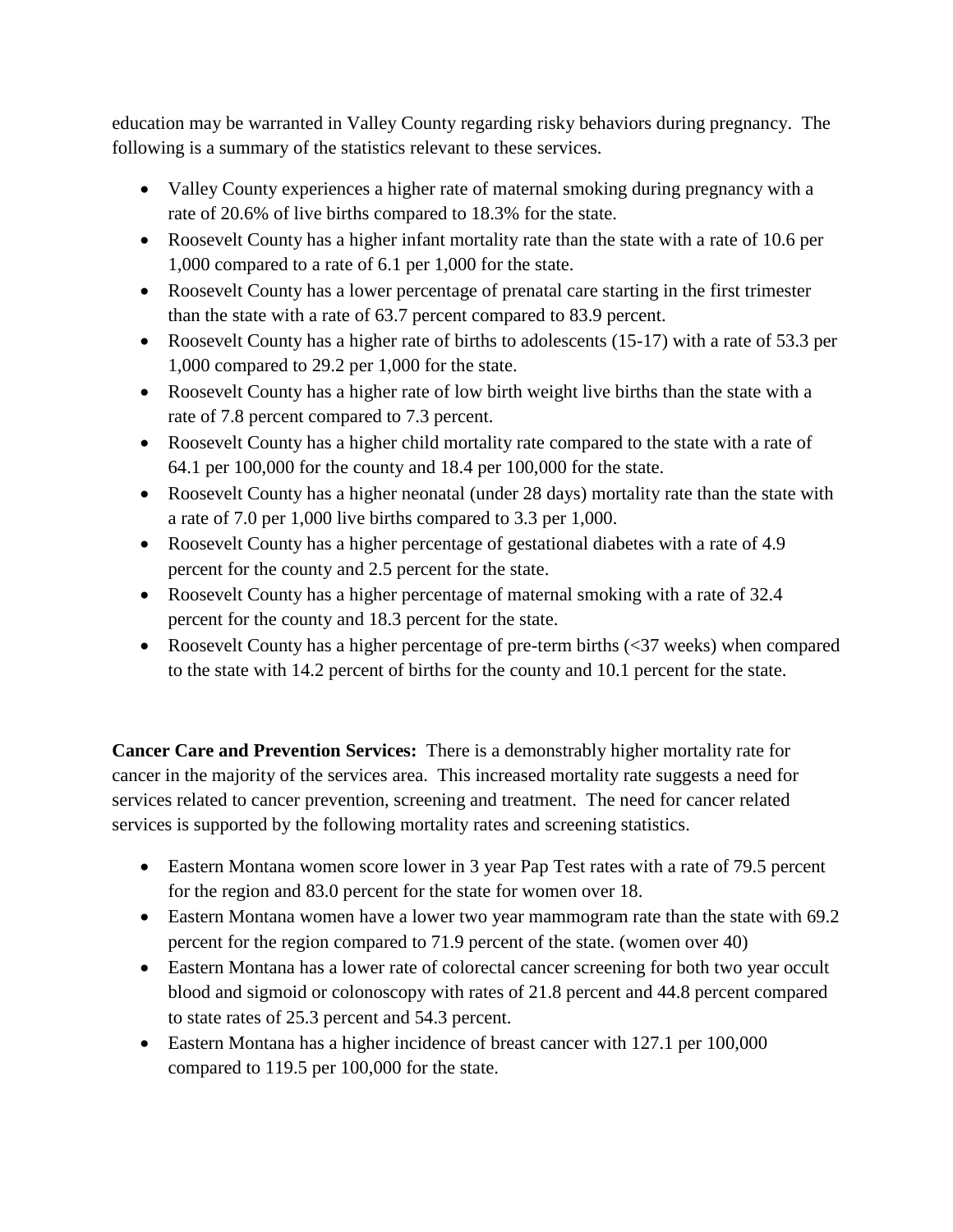- Eastern Montana has a higher incidence of colorectal cancer with a rate of 59.9 per 100,000 compared to 44.2 per 100,000.
- Eastern Montana has a higher incidence of lung cancer with a rate of 68.2 per 100,000 compared to 64.7 per 100,000.
- Valley County has a higher mortality rate due to cancer than the state with a rate of 238 per 100,000 compared to 200.9 per 100,000.
- Phillips County has a higher mortality rate for cancer than the state with a rate of 295.3 per 100,000 compared to a rate of 200.9 per 100,000.
- Daniels County has a higher mortality rate for cancer than the state with a rate of 362.7 per 100,000 compared to a rate of 200.9 per 100,000.

**Emergency Medical Services:** There are a significant number of accidents and injuries in both the primary service area as well as a majority of the secondary service area. These accidents and injuries suggest a need for emergency medical services such as ambulance, emergency department and trauma care. The need for these services is evidenced by the following statistics.

- Residents of Eastern Montana fail to wear seatbelts at a higher rate than the state with 83.1 percent reporting always or nearly always using a seatbelt compared to 88.4 percent for the state.
- Valley County has a higher mortality rate for unintentional injuries than the state with 60.2 per 100,000 for the county and 58.8 per 100,000 for the state.
- Phillips County has a higher mortality rate for unintentional injuries when compared to the state with a death rate of 80.1 per 100,000 compared to a rate of 58.8 per 100,000.
- Roosevelt County has a higher mortality rate for unintentional injuries when compared to the state with a death rate of 91.6 per 100,000 compared to a rate of 58.8 per 100,000.
- Valley County has a higher percent of motor vehicle accidents crashes involving alcohol than the state average with 13.8% for the county and 10% for the state.
- Phillips County has a higher mortality rate for motor vehicle death when compared to the state with a death rate of 45 per 100,000 compared to a rate of 25.6 per 100,000 for the state.
- Phillips County has a higher mortality rate for work-related injuries when compared to the state with a death rate of 5 per 100,000 compared to a rate of 3.7 per 100,000.
- Roosevelt County has a higher mortality rate for motor vehicle death when compared to the state with a death rate of 37 per 100,000 compared to a rate of 25.6 per 100,000 for the state.

**Cerebrovascular Disease/Stroke Care Services:** Cerebrovascular disease including stroke is a significant issue in each of the service areas. Given the highly specialized and time sensitive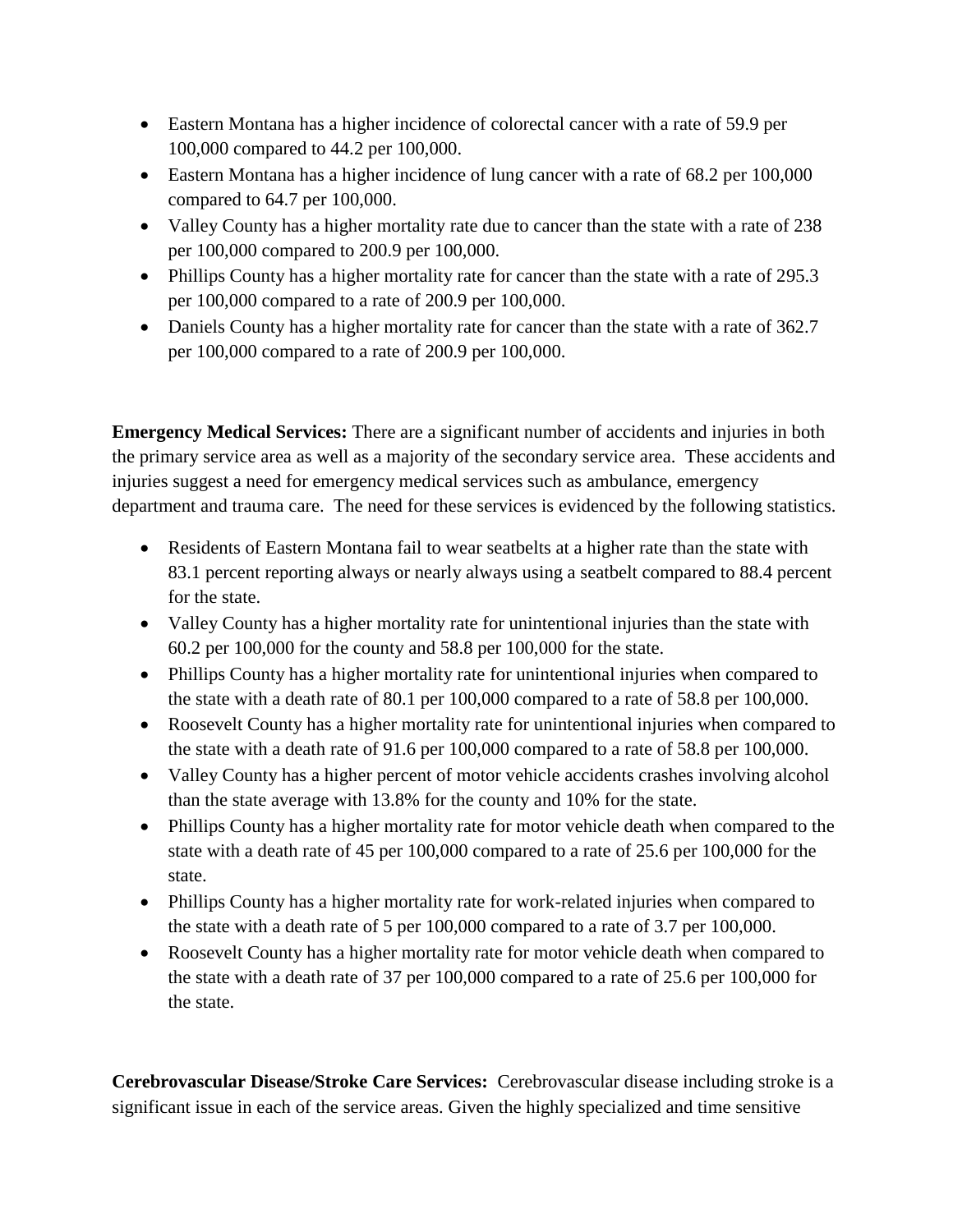nature of care related to cerebrovascular disease the data suggests that services targeted toward this condition may be warranted.

- Valley County has a higher mortality rate than the state average for cerebrovascular diseases, such as stroke, than the state with a rate of 57.3 per 100,000 for Valley County and 49.7 per 100,000 for the state.
- Phillips County has a higher incidence of stroke when compared to the state with a rate of 202.3 per 100,000 for Phillips County compared to 182.2 per 100,000 for the state.
- Roosevelt County has a higher prevalence of stroke compared to the state with a prevalence of 3.2 % for the county compared to 2.5% for the state.
- Roosevelt County has a higher incidence of stroke when compared to the state with a rate of 196.5 per 100,000 for Roosevelt County compared to 182.2 per 100,000 for the state.
- Roosevelt County has a higher mortality rate for cerebrovascular disease when compared to the state with a death rate of 81.9 per 100,000 compared to a rate of 49.7 per 100,000.
- Daniels County has a higher mortality rate for cerebrovascular disease when compared to the state with a death rate of 81.9 per 100,000 compared to a rate of 49.7 per 100,000.

**Chronic Liver Disease Services:** Chronic liver disease is an issue is two service area counties including the primary service area. When compared to the disparity in incidence with other identified needs, the need is less pronounced than others.

- Valley County has a higher mortality rate for chronic liver disease and cirrhosis than the state with 17.2 per 100,000 for the county and 12.7 per 100,000 for the state.
- Phillips County has a higher mortality rate for chronic liver disease and cirrhosis when compared to the state with a death rate of 20 per 100,000 compared to a rate of 12.7 per 100,000.
- Roosevelt County has a higher mortality rate for chronic liver disease and cirrhosis when compared to the state with a death rate of 48.7 per 100,000 compared to a rate of 12.7 per 100,000.

**Substance Abuse Services:** While chronic liver disease does not demonstrate a great need on its own, it does lend itself to the picture regarding substance abuse in the service area. The effects of substance abuse are found in individual counties with increased mortality rates for chronic liver disease, increase occurrences of alcohol related motor vehicle accidents and an increased drug-related mortality rate. Further analysis of risky behaviors for the Eastern Montana Region demonstrates higher rates of risky behaviors such as binge drinking and tobacco use.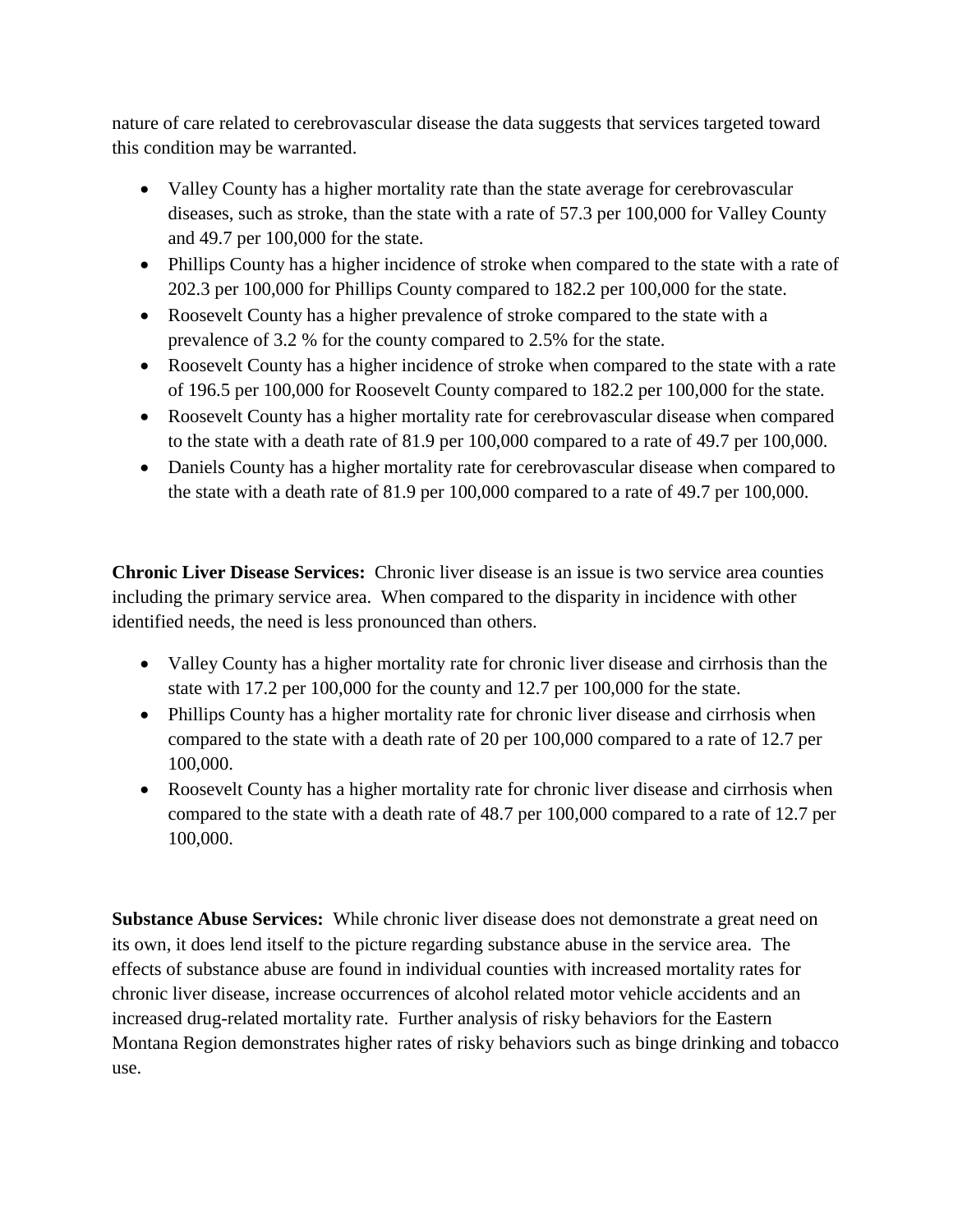- Eastern Montana has a higher rate of tobacco use for all age groups except those over 65 particularly in those aged 18-44 with a rate for the region of 27.2 percent compared to 23.4 percent for the state.
- Eastern Montana has a higher rate of binge drinking for all age groups except those over 65 when compared to the state particularly in those aged 18-44 with 34.0 percent participating in binge drinking compared to 24.5 percent for the state.
- Valley County has a higher mortality rate for chronic liver disease and cirrhosis than the state with 17.2 per 100,000 for the county and 12.7 per 100,000 for the state.
- Phillips County has a higher mortality rate for chronic liver disease and cirrhosis when compared to the state with a death rate of 20 per 100,000 compared to a rate of 12.7 per 100,000.
- Roosevelt County has a higher percentage of motor vehicle accidents involving alcohol with a rate of 23.6 percent for the county and 10.0 percent for the state.
- Roosevelt County has a higher drug-related mortality rate than the state with 15.6 per 100,000 for the county and 13.8 per 100,000 for the state.
- Roosevelt County has a higher mortality rate for chronic liver disease and cirrhosis when compared to the state with a death rate of 48.7 per 100,000 compared to a rate of 12.7 per 100,000.
- Daniels County has a higher percentage of motor vehicle accidents involving alcohol with a rate of 12.1 percent for the county and 10.0 percent for the state.
- Daniels County has a higher drug-related mortality rate than the state with 35.1 per 100,000 for the county and 13.8 per 100,000 for the state.

**Respiratory Disease Services:** Respiratory diseases such as Pneumonia, asthma and chronic lower respiratory disease represent a problem for each of the counties in the service area particularly Daniels County.

- Eastern Montana has a lower pneumococcal Pneumonia immunization rate for adults over 65 with a rate of 68.7 percent compared to 70.7 percent for the state.
- Valley County has a higher mortality rate for chronic lower respiratory disease than the state with 68.8 per 100,000 for the county and 63.9 per 100,000 for the state.
- Phillips County has a higher incidence of asthma when compared to the state with a rate of 90.5 per 100,000 compared to 71.7 per 100,000 for the state.
- Phillips County has a higher mortality rate for chronic lower respiratory disease when compared to the state with a death rate of 110.1 per 100,000 compared to a rate of 63.9 per 100,000.
- Roosevelt County has a higher incidence of asthma when compared to the state with a rate of 109.2 per 100,000 compared to 71.7 per 100,000 for the state.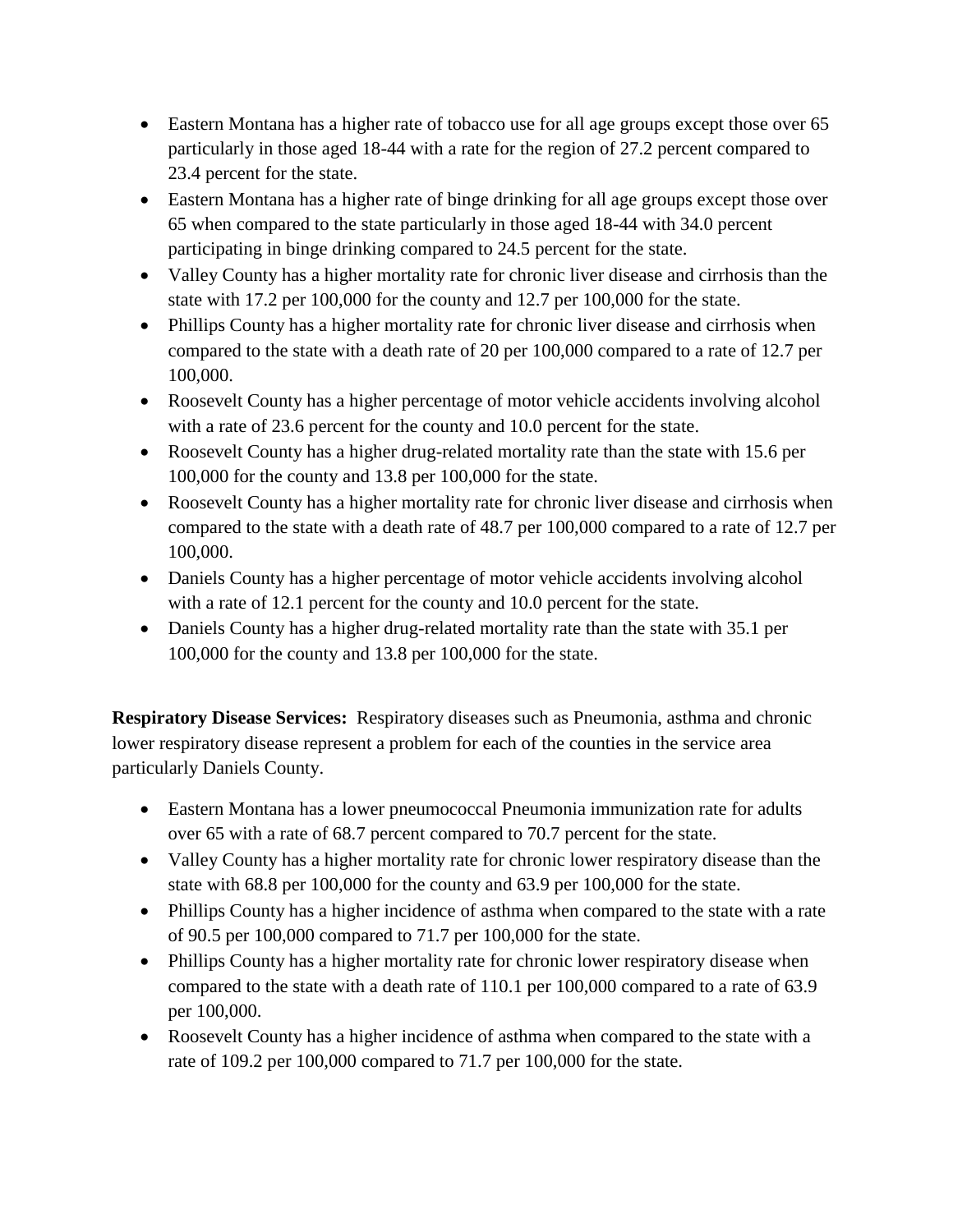- Daniels County has a higher incidence of asthma when compared to the state with a rate of 87.3 per 100,000 compared to 71.7 per 100,000 for the state.
- Daniels County has a higher mortality rate for pneumonia influenza than the state with 35.1 per 100,000 for the county and 19.0 per 100,000 for the state.
- Daniels County has a higher mortality rate for chronic lower respiratory disease when compared to the state with a death rate of 93.6 per 100,000 compared to a rate of 63.9 per 100,000.

**Cardiovascular Services:** The service area experience higher incidence and mortality rates for cardiovascular diseases. Mortality rates are higher in Valley, Roosevelt and Phillips County, with Roosevelt County also experiencing an increased rate of both incidence and prevalence of AMI.

- Valley County has a higher mortality rate for heart disease than the state with 349.8 per 100,000 for the county and 198.0 per 100,000 for the state.
- Phillips County has a higher mortality rate for heart disease when compared to the state with a death rate of 260.3 per 100,000 compared to a rate of 198.0 per 100,000.
- Roosevelt County has a higher prevalence of acute myocardial infarction (AMI) compared to the state with a prevalence of 5.0 % for the county compared to 4.1% for the state.
- Roosevelt County has a higher incidence of AMI when compared to the state with a rate of 225.9 per 100,000 compared to 147.3 per 100,000 for the state.
- Roosevelt County has a higher mortality rate for heart disease when compared to the state with a death rate of 233.9 per 100,000 compared to a rate of 198.0 per 100,000.
- Daniels County has a higher mortality rate for heart disease when compared to the state with a death rate of 292.5 per 100,000 compared to a rate of 198.0 per 100,000.

**Social and Mental Health Services:** Factors that negatively affect the social and mental wellbeing of service area residents exist in all service area counties. These factors range from nonviolent offenses such as abuse and neglect to violent offenses such as domestic abuse and rape.

- Valley County has a higher three year rate of nonviolent family offenses (abandonment, neglect etc) than the state with a rate of 101.9 per 100,000 compared to 76.5 per 100,000 for the state.
- Valley County has a higher three year rate of sex offenses than the state with a rate of 87.3 per 100,000 compared to 82.2 per 100,000 for the state.
- Phillips County has a higher rate of non-violent family offenses (neglect, abandonment, etc) than the state with a rate of 339.4 per 100,000 compared to a state rate of 76.5 per 100,000.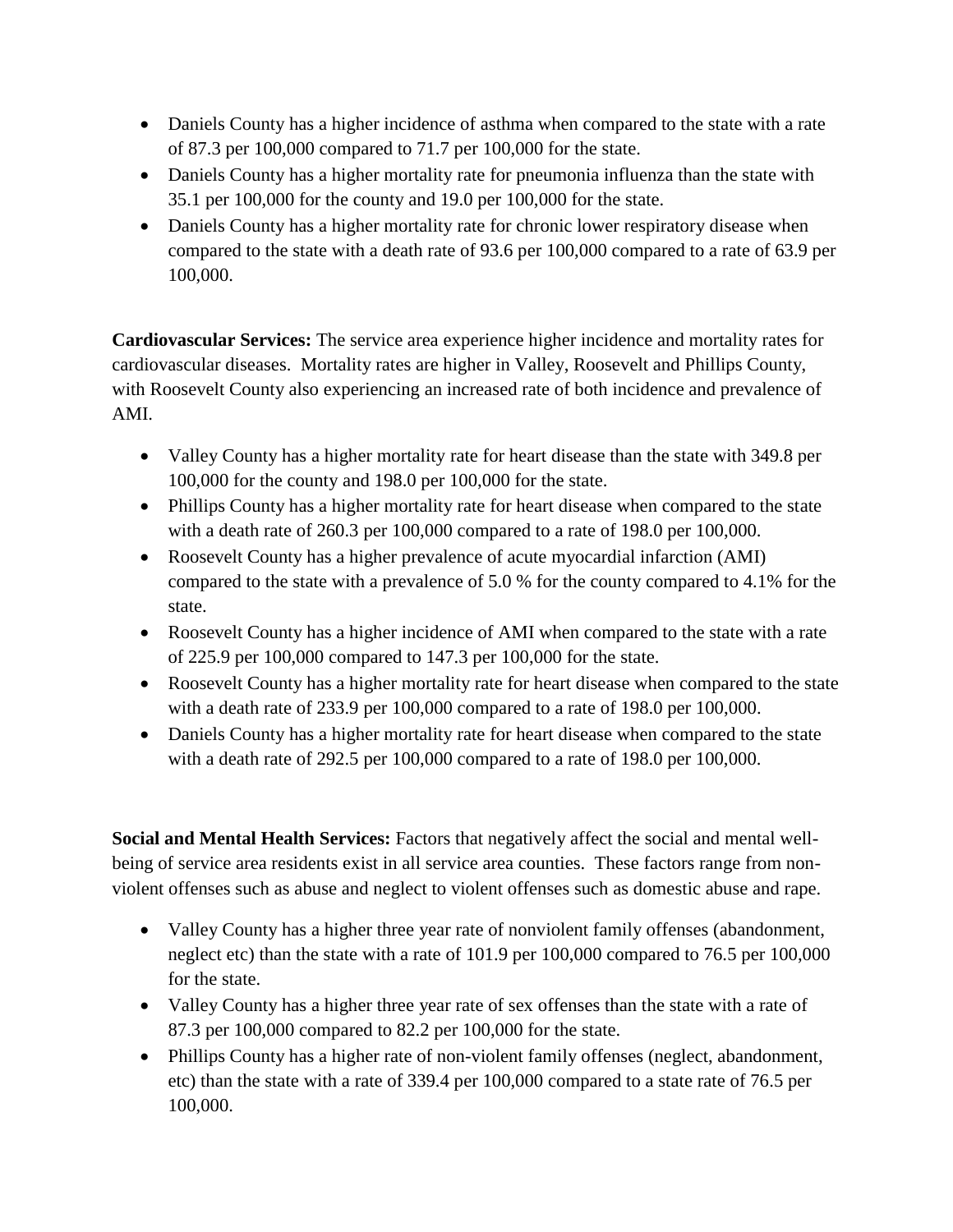- Phillips County has a higher rate of domestic abuse than the state with a rate of 517.5 per 100,000 compared to a rate of 438.6 per 100,000 for the state.
- Phillips County has a higher rate of sex offenses than the state with a rate of 118.8 per 100,000 compared to the 82.2 per 100,000 for the state.
- Roosevelt County has a higher rate of non-violent family offenses (neglect, abandonment, etc) than the state with a rate of 170.6 per 100,000 compared to a state rate of 76.5 per 100,000.
- Roosevelt County has a higher homicide rate compared to the state with a rate of 19.5 per 100,000 compared to 3.3 per 100,000 for the state.
- Daniels County has a higher rate of non-violent family offenses (neglect, abandonment, etc) than the state with a rate of 124.2 per 100,000 compared to a state rate of 76.5 per 100,000.
- Daniels County has a higher suicide rate compared to the state with a rate of 23.4 per 100,000 compared to 20.3 per 100,000 for the state.

**Infectious Diseases Services**: Increased incidence in infectious diseases exists in the secondary market, especially Roosevelt County. These diseases include those transmitted behaviorally as well as through exposure to environmental hazards.

- Phillips County has a much higher incidence of salmonellosis than the state with a rate of 25.6 per 100,000 compared to the state rate of 13.5 per 100,000.
- Roosevelt County has a much higher incidence of chlamydia than the state with a rate of 1645.4 per 100,000 compared to the state rate of 321.4 per 100,000.
- Roosevelt County has a much higher incidence of pertussis than the state with a rate of 9.9 per 100,000 compared to the state rate of 8.7 per 100,000.
- Roosevelt County has a much higher incidence of salmonellosis than the state with a rate of 19.8 per 100,000 compared to the state rate of 13.5 per 100,000.

**Lifestyle Services:** Healthy body-weight and sound nutrition are highly influential in health maintenance and promotion. As the national focus in healthcare turns toward wellness and prevention risk factors related to obesity and nutrition become increasingly important.

 Eastern Montana residents report inadequate fruit and vegetable consumption at rates greater than the state, though both rates are quite astounding. The rate of inadequate fruit and vegetable consumption in Eastern Montana is 77 percent compared to 75.8 percent for the state.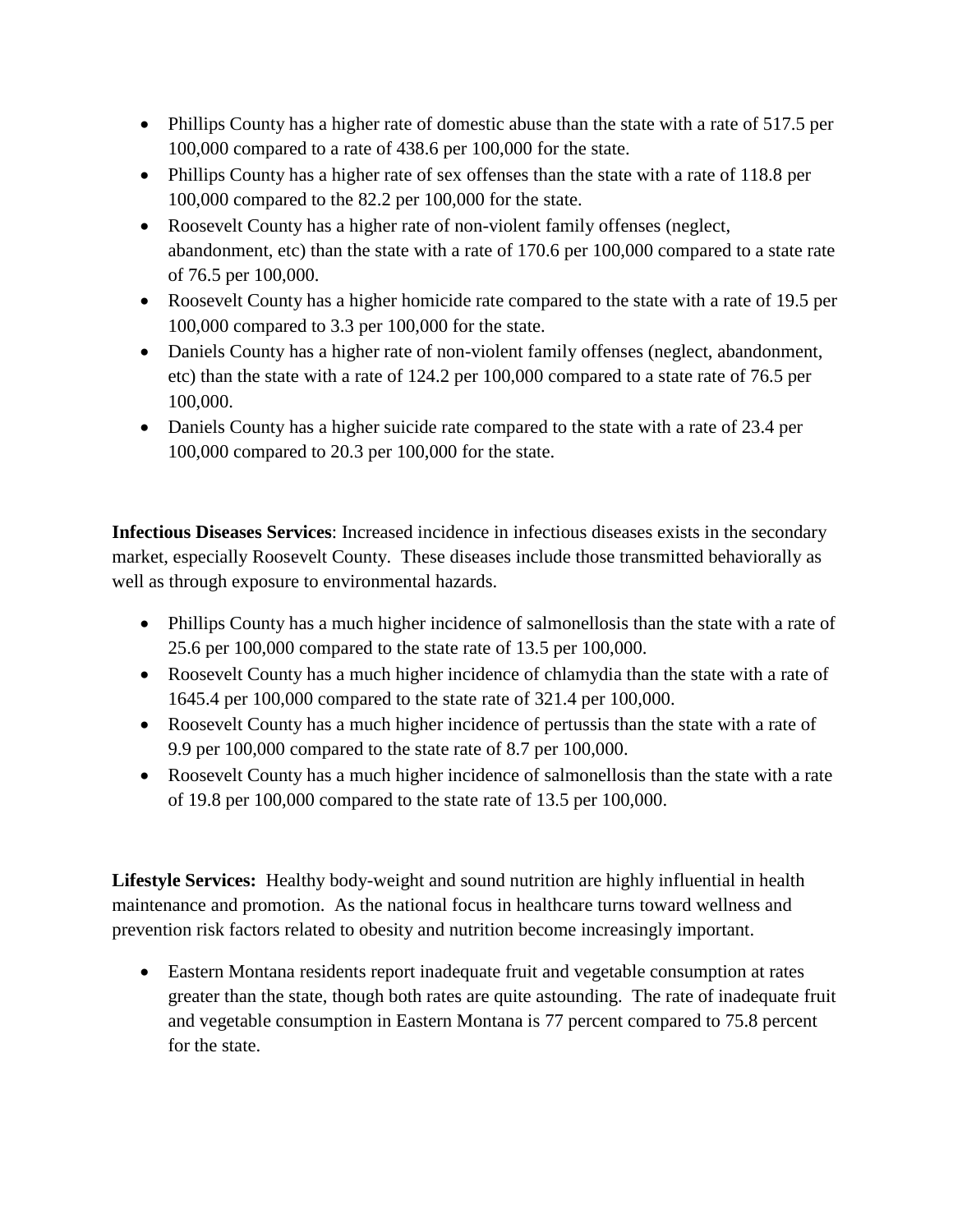- $\circ$  The greatest disparities in fruit and vegetable consumption lie in the over 65 age category and the 45 to 64 age category with 72.1 percent and 78 percent compared to 68.9 percent and 76.3 percent.
- Eastern Montanans participate in less physical activity than the rest of the state with 27.9 percent reporting no leisure time physical activity compared to 20.7 percent for the state.
	- o The greatest disparities in physical activity lie in the over 65 age category and the 45 to 64 age category with 39.7 percent and 28.4 percent compared to 31 percent and 21 percent reporting no leisure time physical activity.
- Eastern Montana experiences an obesity rate that is greater than the state with 26.8 percent compared to 21.6 percent being considered obese.
	- $\circ$  The age groups with the most significant obesity problem include the 18 to 44 cohort and the 45 to 64 cohort with 25.7 percent and 31 percent compared to 19.4 percent and 25.4 percent respectively.

## **Requests**

The following section summarizes the request for health care services that come from nonquantifiable sources such as community surveys, community focus groups and input from sources with knowledge of service area populations.

**Cardiovascular Services:** A recurrent theme in the survey and the community based focus groups was a desire for increased access to care provided by a cardiologist and for associated services and education.

- The community survey suggested a community desire for access to a medical provider specializing in Cardiology.
- The community survey suggested a significant community health concern regarding heart disease.
- Focus group participants requested cardiology services.
- Focus groups requested education relating to cardiac health.

**Allergy/Immunology Services:** The survey revealed a request for Allergy related services and education. This request was not supported by any of the focus groups or special population representatives.

- The community survey suggested a community desire for access to a medical provider specializing in Allergy/Immunology.
- The community survey revealed community interest in education regarding allergies.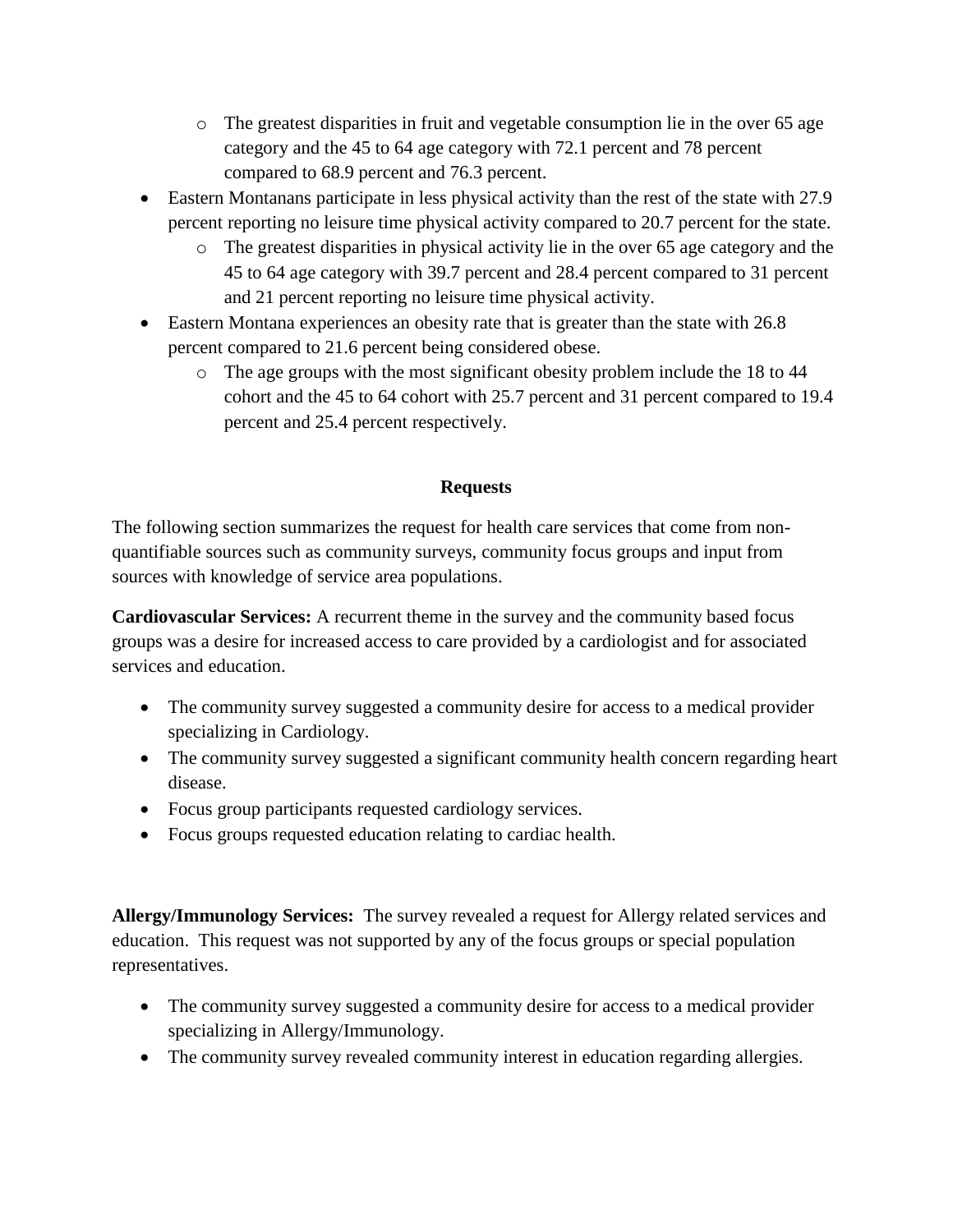**Cancer Care and Prevention Services:** Cancer was a significant issue for the public as well as those serving the Native American population.

- The community survey suggested a significant community health concern regarding cancer.
- Focus group requested radiation therapy.
- Professionals representing the Native American Populations in the service area reported a high rate of cancer in the communities served.

**Alcohol and Substance Abuse:** Alcohol abuse in particular was a recurrent theme in the community survey, focus group, meetings with Native American population representatives and public health officials.

- The community survey suggested a significant community health concern regarding alcohol/substance abuse.
- Focus groups requested services for alcohol/substance abuse.
- Professionals representing the Native American Populations in the service area reported problems regarding healthy behaviors including substance abuse.
- Professionals representing the Native American Populations in the service area reported that the tribal substance abuse program is lacking and ineffective.
- Public Health Officials reported a significant problem in Valley County regarding underage drinking and purported link to a rise in the prevalence of sexually transmitted diseases.

**Diabetes Services:** Were a concern for community members that responded to the survey, particularly education regarding the disease.

- The community survey suggested a significant community health concern regarding diabetes.
- The community survey revealed community interest in education regarding diabetes.

**Lifestyle Services:** A need for programs that both promote provide tools for health lifestyle choices primarily those related to diet and exercise was requested by multiple groups.

- The community survey revealed community interest in education regarding diet and exercise.
- Focus groups requested education relating to lifestyle (diet and exercise).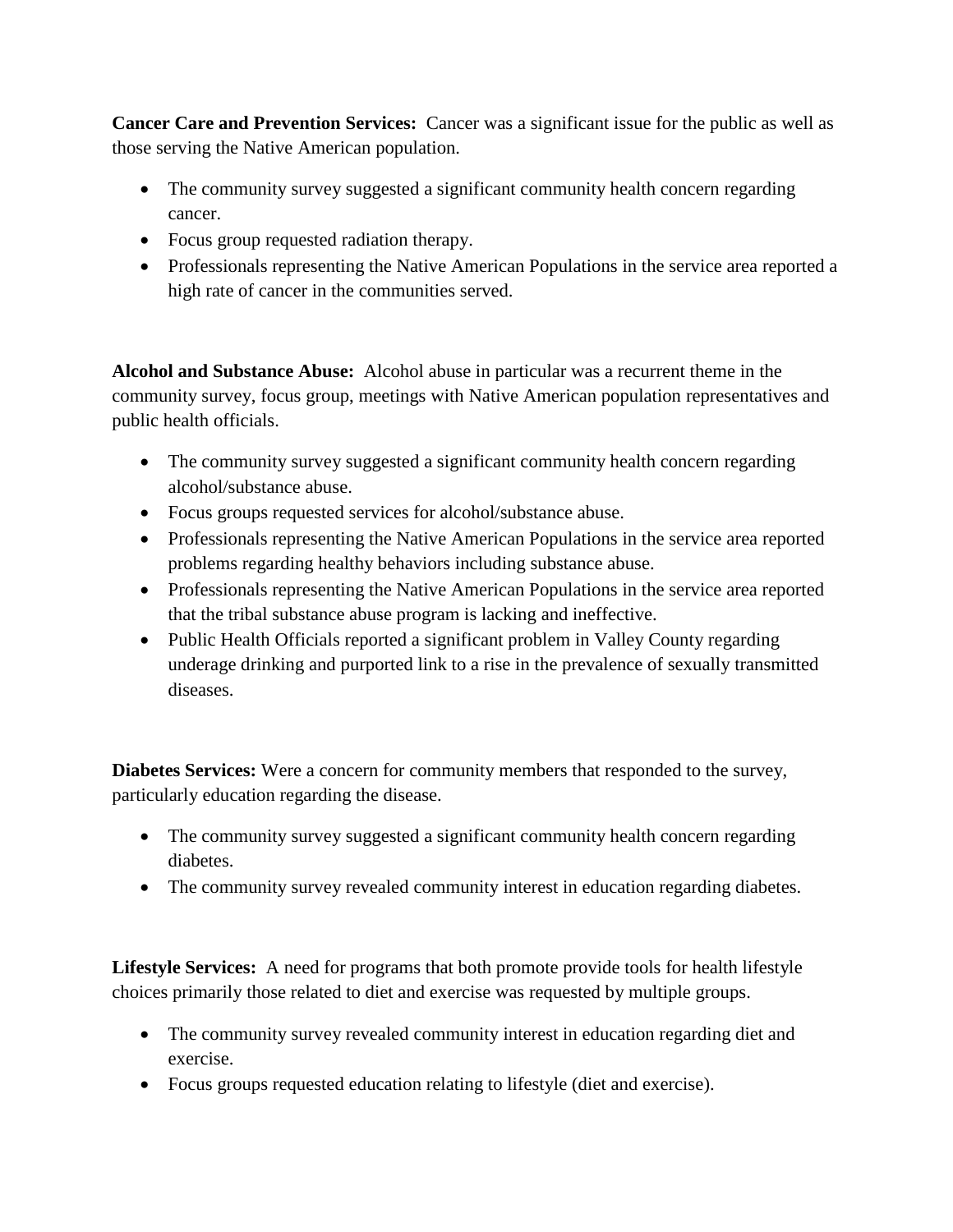- Professionals representing the Native American Populations in the service area reported problems regarding healthy behaviors including diet and exercise
- Professionals representing the Native American Populations in the service area reported the impact of poverty on obesity.
- Public Health Officials reported a significant problem in Valley County regarding obesity and the lack of programs available to address the problem across varied ages and socioeconomic backgrounds.
- Glasgow School Officials reported significant concerns related to dietary issues and obesity. Obesity is a problem at the high school but less so at the younger levels. Officials cite poor nutrition at home resulting in poor dietary choices at school.
- Glasgow School Officials reported interest in developing health and wellness programs in cooperation with local healthcare providers.

**Elder Care Services:** Services for the elderly were of particular concern for the community as well as for public health officials.

- The community survey revealed community interest in education regarding topics relevant to aging and the elderly.
- Focus groups requested services for seniors including assistance in transportation as well as specialty medical services tailored to this group.
- Public Health Officials reported a significant problem in Valley County regarding elderly adult medication management. Services that were previously provided by Valley County Public Health to seniors living at home have been suspended for financial reasons. The Public Health Nurses report that this is an important service for the elderly population.

**Dialysis Services:** Requests for dialysis services came from both the community and from Public Health.

- The community focus group requested dialysis services.
- Community members have approached the FMDH Board of Trustees requesting dialysis services.
- Public Health Officials reported a significant problem in Valley County regarding a need for dialysis services.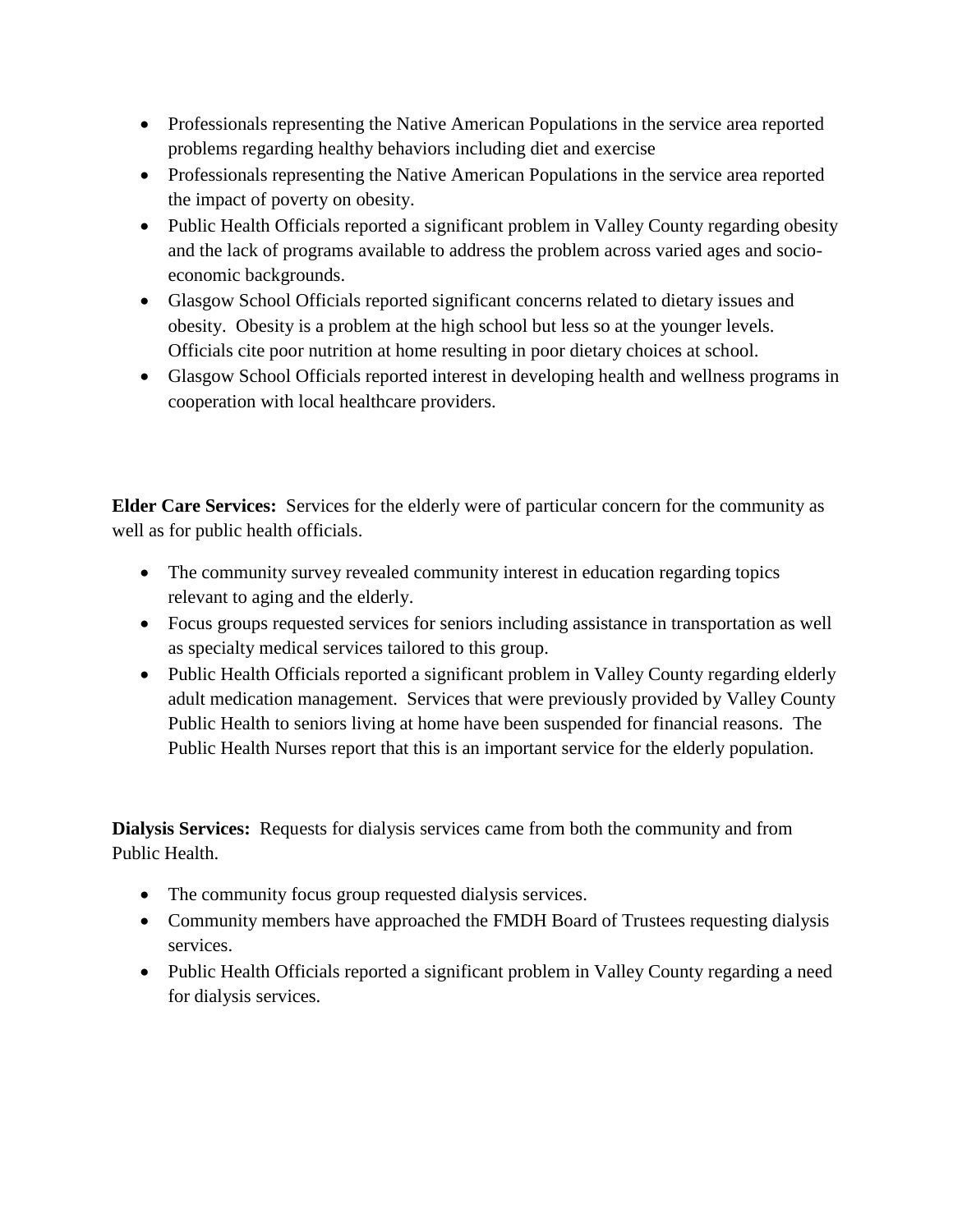**Mental Health Services:** Mental Health Services were a major concern particularly for the Glasgow Schools as well as the local mental health providers and members of our secondary service area.

- Mental health professionals responsible for care in the service area discussed challenges relating to medication management namely not having enough providers that are licensed to dispense psychotropic drugs. A provider such as an Advanced Practice Registered Nurse could fill this role.
- Mental health professionals responsible for care in the service area provided insight regarding challenges involved in the commitment process and the lag time between identifying a patient in crisis and the completion of the necessary legal proceedings to have the patient committed.
- Professionals representing the secondary service area in Phillips County reported a need for mental health services that was supported by community work groups to bolster the services currently available.
- Glasgow School Officials reported significant concerns related to mental and behavioral healthcare services for local youth. Officials are seeing more signs of depression, anxiety and other emotional issues in as early as sixth grade. Officials also reported that students are experiencing more environmental stressors than previous generations.
- Glasgow School Officials reported significant concerns related to student absenteeism due to assaults.
- Glasgow School Officials reported significant concerns related to an increased need for seasonally appropriate clothing and proper heating in the home. School officials suspected that this was attributable to new families being drawn to the area by oil activity.
- Glasgow School Officials reported significant concerns related to primarily female students physically maturing at younger ages. Maturation that usually occurred in  $7<sup>th</sup>$  and  $8<sup>th</sup>$  grade is happening in 4<sup>th</sup> and 5<sup>th</sup> grade. Students do not have the mental or emotional maturity to handle these changes.
- Glasgow School Officials reported significant concerns related to poor student hygiene and overall cleanliness.
- Glasgow School Officials reported significant concerns related to an increase in mental, behavioral and/or emotional issues amongst staff. Officials cited an increased pressure on staff to perform to community standards and an increase in depression as significant mental health issues.
- Glasgow School Officials reported significant concerns related to increases in physical injuries related to poor decision making and students inability to appropriately manage their emotions.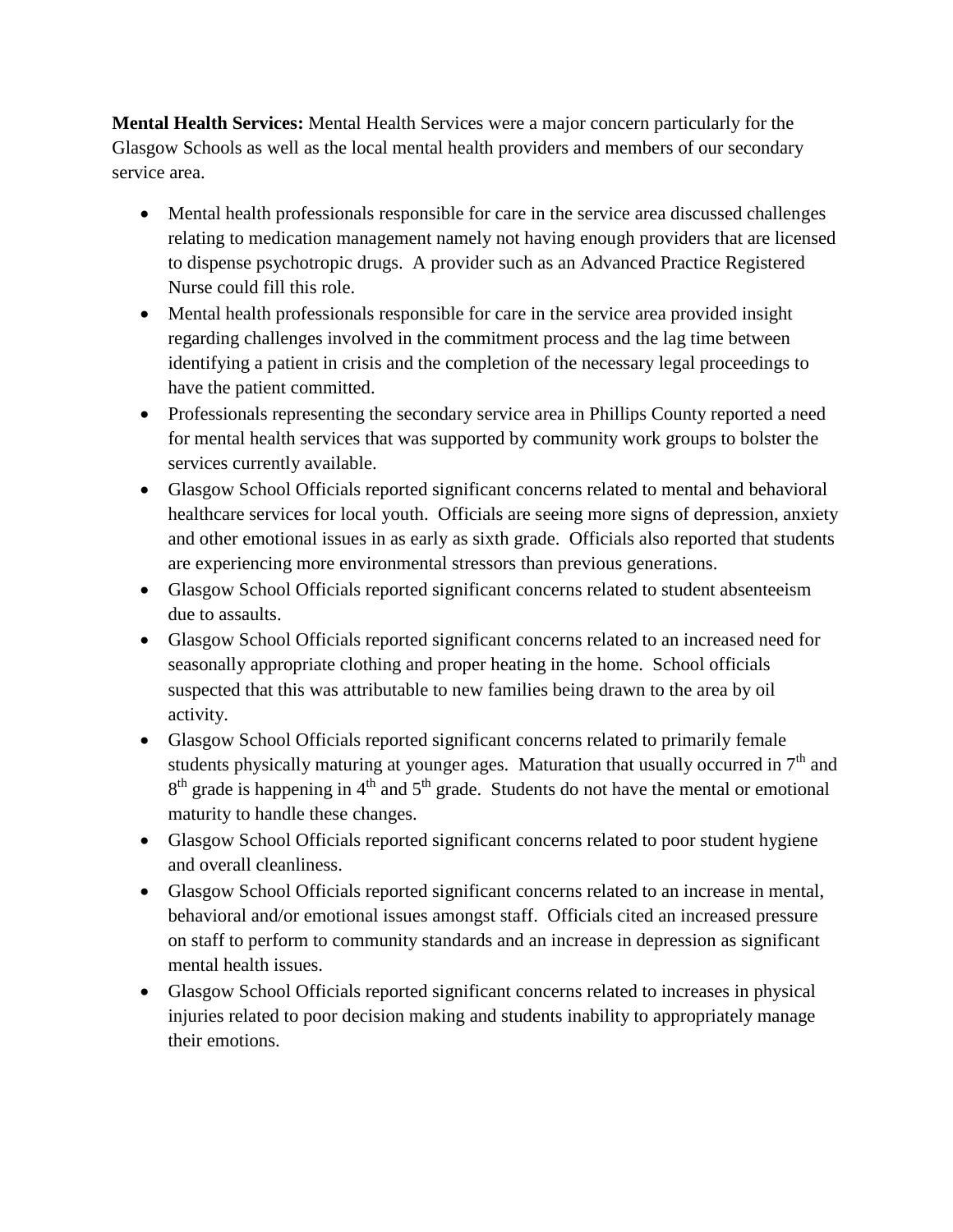**Hospice Services:** End of life services are frequently requested by members of the community in the primary service area as well as the secondary service area. These requests are further supported by a stated need from Public Health Officials.

- Community members have approached the FMDH Board of Trustees requesting hospice services.
- Professionals representing the Native American Populations in the service area reported a need for hospice services as well as end of life planning.
- Professionals representing the secondary service area in Phillips County reported a perceived community need for hospice services.
- Public Health Officials reported a significant problem in Valley County regarding a need for hospice services.

**Emergency Medical Services:** Representatives from organizations serving the secondary service areas described serious challenges with relation to Emergency Transport Services.

- Professionals representing the Native American Populations in the service area reported challenges regarding emergency medical services, especially transport services.
- Professionals representing the secondary service area in Phillips County reported a need for emergency medical services, especially ambulance transport services. The service area representative reported that ambulance services were run by volunteers and were consequently not reliable and only available for major traumas and/or car accidents.

**Additional Observations and Requests:** The following requests were singular in nature. They were documented through the request accumulation process but the individual requests were not corroborated by subsequent requests.

- The community survey suggested a community desire for access to a medical provider specializing in Dermatology.
- The community survey suggested a community desire for access to a medical provider specializing in Dentistry.
- The community survey suggested a community desire for improved access to care through increasing the availability of primary care providers.
- The community survey suggested a significant community health concern regarding stroke.
- The community focus groups requested ophthalmology services.
- The community focus groups requested internal medicine services.
- Professionals representing the Native American Populations in the service area reported difficulties with managing patients with chronic pain. The professionals suspected abuse from narcotic seeking patients is influencing the care being provided to legitimate pain patients.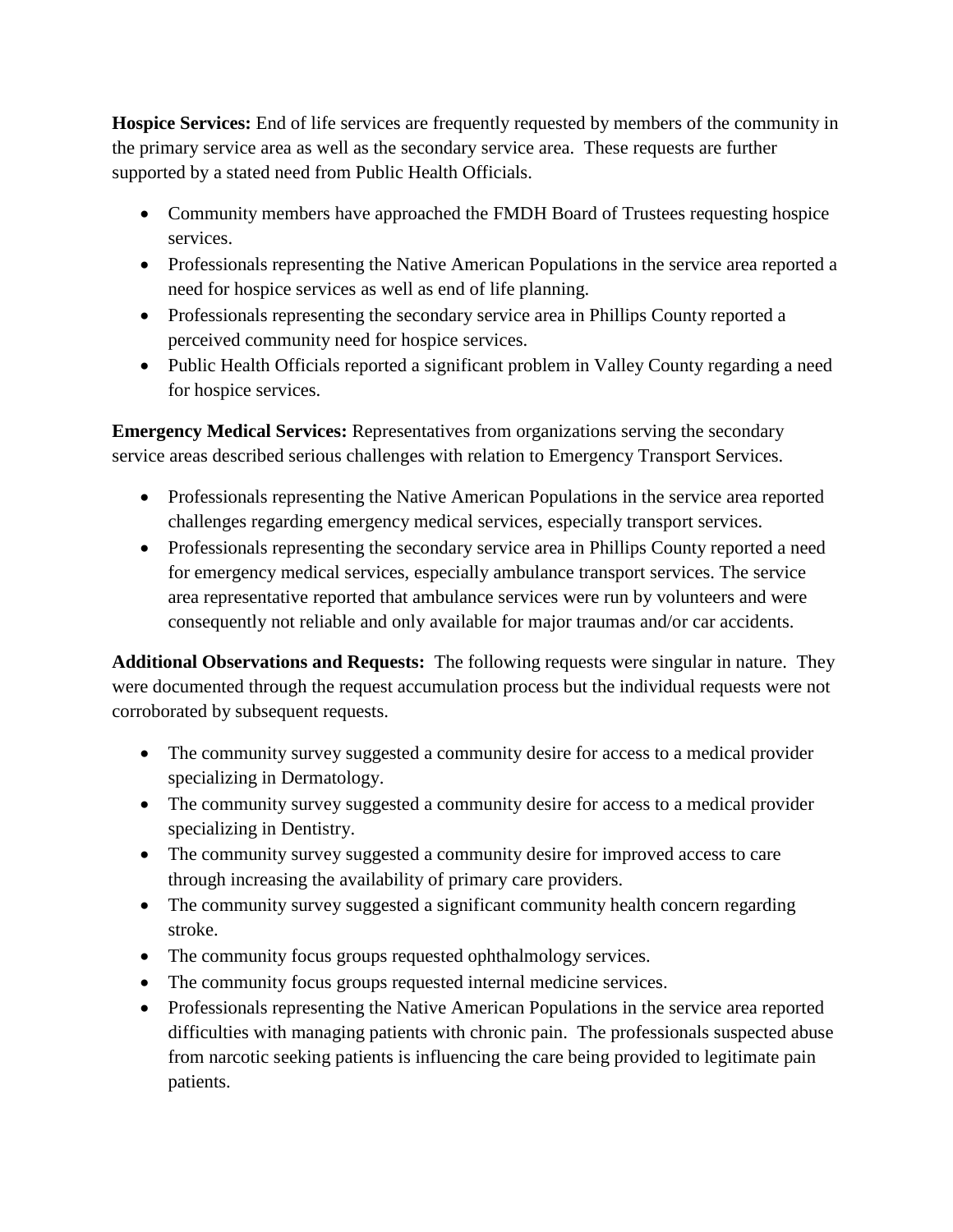- Professionals representing the Native American Populations in the service area reported an increase in sexually transmitted diseases including gonorrhea and hepatitis C. The professionals were concerned that the increase in these diseases could lead to an increase in the prevalence of HIV.
- Professionals representing the Native American Populations in the service area reported problems with regard to health services provided in the educational setting. This involved primarily a program run by the tribes that is outside of IHS and does not follow regulations.
- Professionals representing the secondary service area in Phillips County reported a perceived community need for more primary care providers.
- Public Health Officials reported a significant problem in Valley County regarding immunizations and parental reluctance to seek immunizations due to discredited studies suggesting a correlation between immunizations and autism and media focus on criticism of immunization programs.
- Glasgow School Officials reported significant concerns related to an increase in sports related injuries.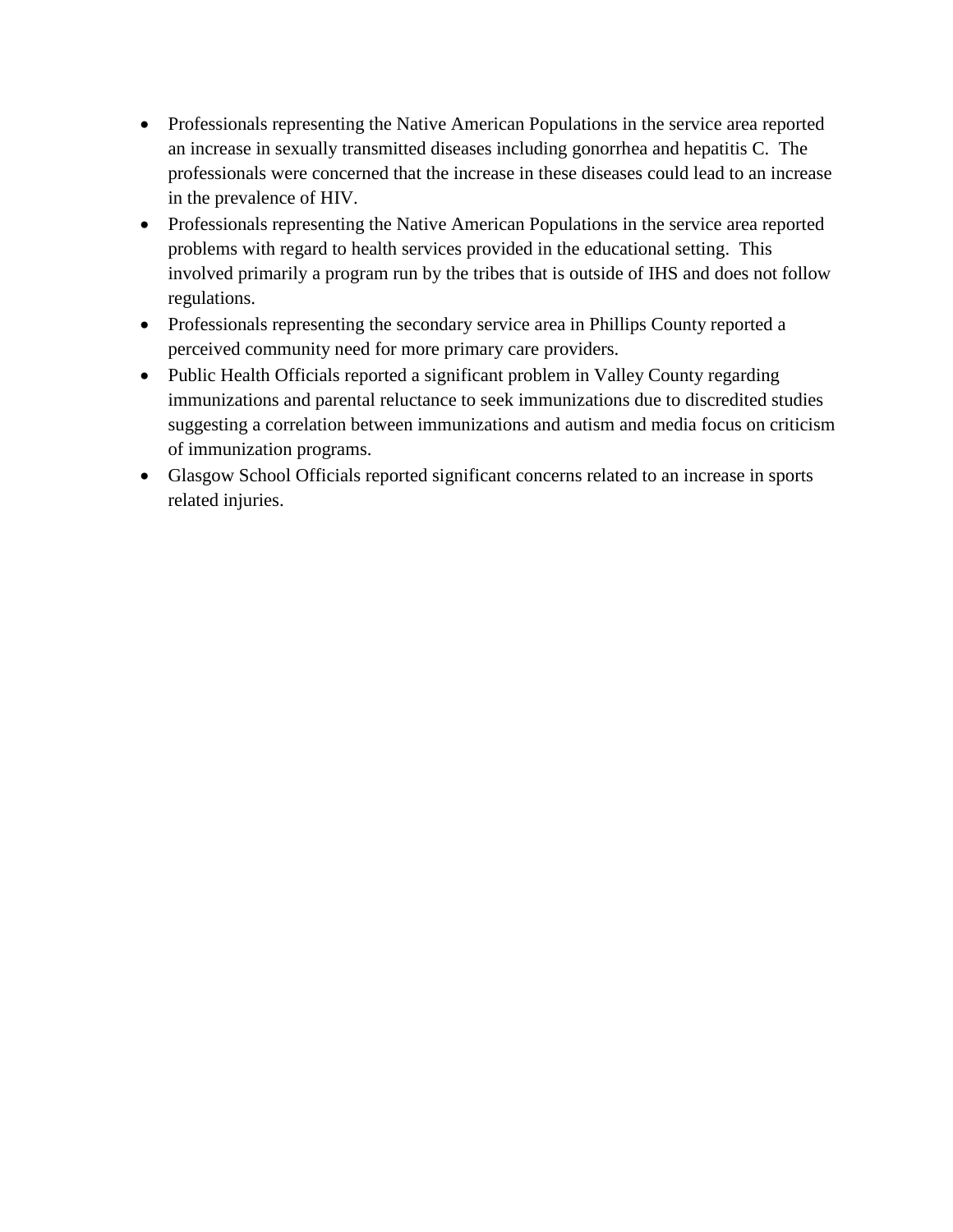## **Existing Health Care Facilities And Resources**

Health care services are available in the following locations:

- o Valley County Health Department
	- **Family Planning Services Staffed by a Family Nurse Practitioner one day** per month for women's health and family planning services.
	- **Population health management and surveillance.**
	- **Immunization Clinics Staffed by three RNs two days per week offering a** comprehensive battery of recommended immunizations.
- o Glasgow Eye Care
	- Optical Services Staffed two days per week on a rotating basis by two Optometrists and one Optician providing general optical care and corrective eyewear.
- o The Eye Clinic
	- Optical Services Staffed three days per week by an Optometrist and one Optician providing general optical care and corrective eyewear. Ophthalmological services are offered monthly from a visiting specialist from Williston.
- o Joseph Reyling, DDS
	- Staffed five days per week by a Dentist and a Dental Hygienist providing general dental care services and orthodonture maintenance.
- o Charles Wilson, DDS
	- Staffed five days per week by a Dentist and a Dental Hygienist providing general dental care services and orthodonture maintenance.
- o Healing Touch Chiropractic
	- Staffed five days per week by a licensed Chiropractor providing general chiropractic services.
- o Shopko Pharmacy
	- Staffed six days per week by three registered pharmacists, providing general prescription dispensing and counseling.
- o Western Drug
	- Staffed six days per week by two registered pharmacists, providing general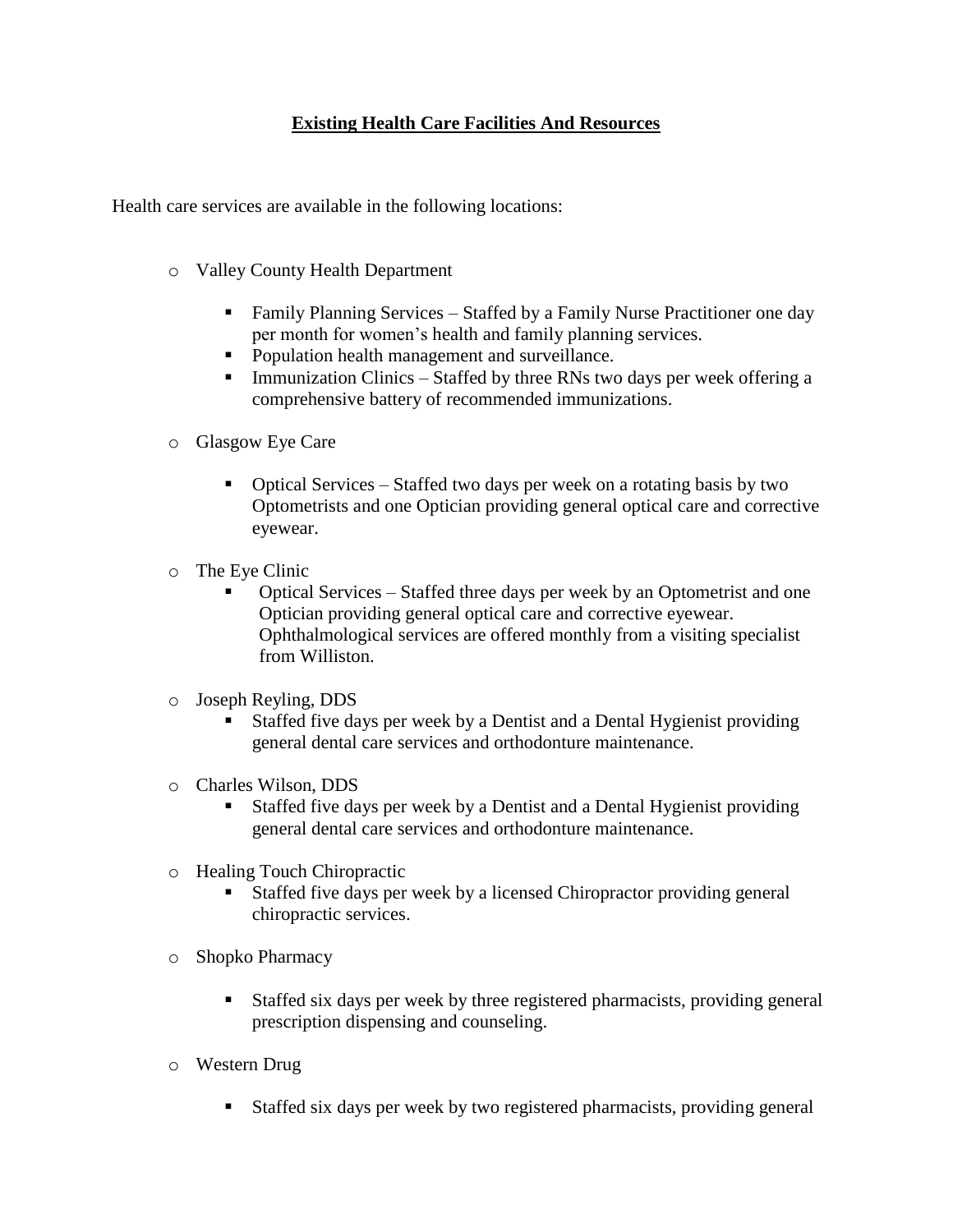prescription dispensing and counseling.

- o Stat Air Ambulance
	- Ambulance Services Staffed by five RNs and three EMTs that provide transportation and emergency care of the sick and injured of all ages with the exception of neonates. The service a fixed wing air ambulance which is licensed by the Emergency Medical Services Bureau of the Montana Department of Public Health and Human Services.
- o Eastern Montana Mental Health Center
	- Mental Health Services Staffed by licensed counselors and social workers with regional coverage by a Psychologist, services are available five days per week with additional on call services provided.
- o Frances Mahon Deaconess Hospital
	- Patient care services at FMDH are designed to ensure the delivery of safe, effective and timely care and treatment consistent with the mission, vision and values of the facility. As such, patient services will be planned, coordinated, provided, and supervised by professional health care providers who recognize the unique physical, emotional and spiritual needs of each person. Patient care services are those departments, both inpatient and outpatient, that have direct contact with patients. Patient support is provided by a variety of individuals and departments who support the care provided by the hands-on care providers. Quality at FMDH is outcome oriented, care is patient-centered and the ultimate goal of the health care team is to "do the right things right the first time." Even though quality is defined by the customer, the facility is responsible for educating the community, as well as its own staff, that quality is an improvement opportunity. Appropriate and well planned use of the facility's resources - human, financial, technological - must be made in order to achieve the best possible outcome. Directors must assist the staff in doing the best job possible by eliminating those barriers which prevent employees from providing quality service. Standards of patient care are monitored through the Performance Improvement process as defined by hospital leadership.

### **Patient Care Units**

- Medical/Surgical Nursing (includes the Respice Room)
- Intensive Care Unit
- Swing Beds (Skilled or Intermediate)
- Nursery
- Peri-Anesthesia Care Unit
- Outpatient Surgery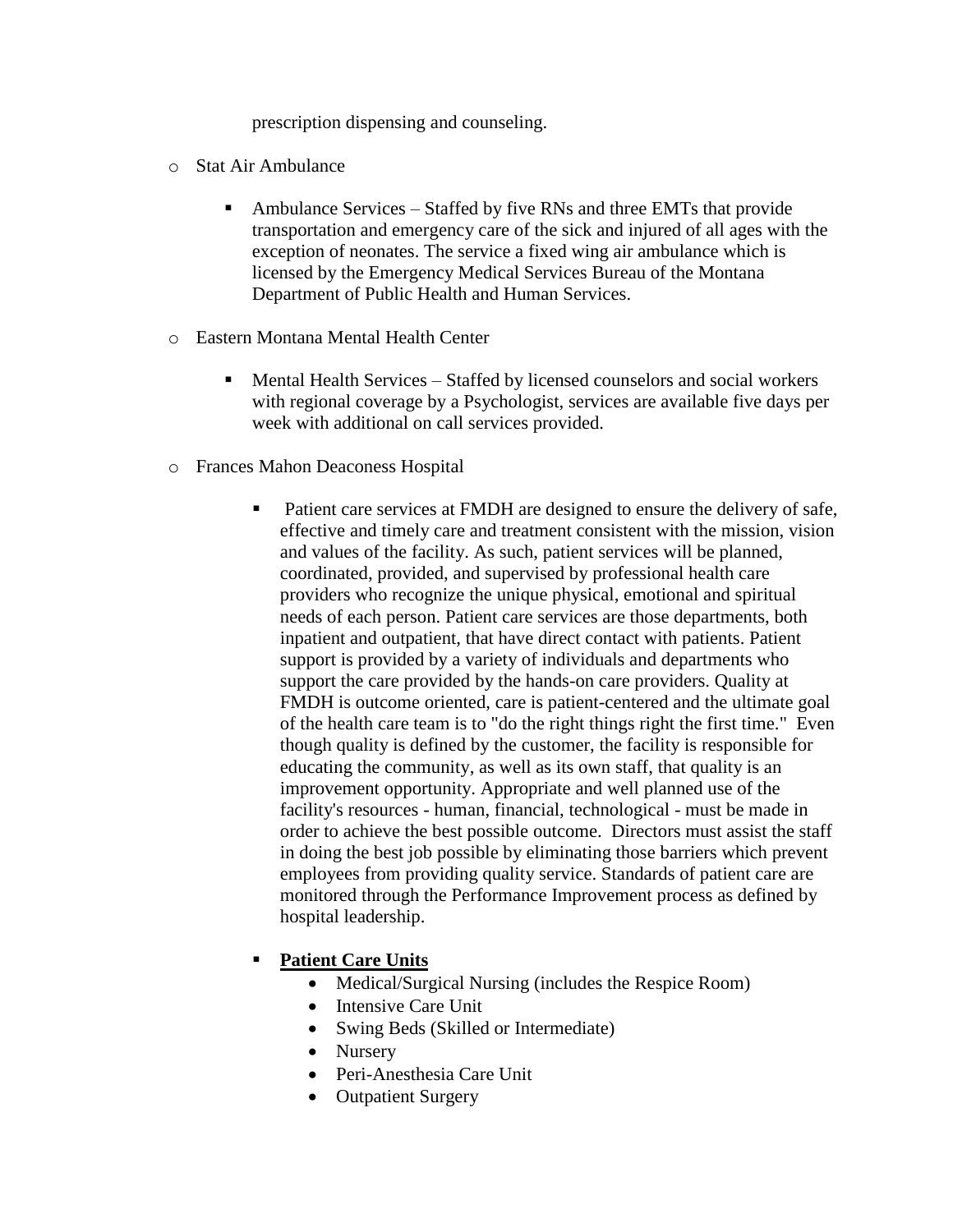- Emergency Department
- Labor and Delivery
- Surgical Services

## **Patient Care Services**

- Ambulance Services
- Anesthesia Services
- Audiology
- Cardiac Rehab
- Discharge Planning/Social Services
- Home Oxygen Services
- Nutrition Services/Dietary Services
- Outpatient Clinics includes Visiting Specialist Clinics
- Laboratory Services
- Occupational Therapy
- Pain Management Services
- Pharmacy
- Physical Therapy
- Radiology

## **Physician Clinics**

- Glasgow Clinic
- Milk River OB/Gyn Clinic
- Hi-Line Medical Services doing business as:
	- o FMDH Orthopedics and Sports Medicine
	- o Hi-Line General Surgery
	- o
- **\*Ambulance Services:**
	- Scope of Care: FMDH Ambulance Services provide transportation and emergency care of the sick and injured of all ages. The service includes STAT Ambulance, a ground transport, basic life support (BLS) service which is licensed by the Emergency Medical Services Bureau of the Montana Department of Public Health and Human Services.
	- Services Provided: Transportation and emergency medical care is provided by STAT Ambulance Service in Fort Peck, Glasgow, Hinsdale and Lustre. Cardiac monitoring and defibrillation services are also offered from the Fort Peck, Glasgow and Hinsdale locations
	- Skill Level of Providers: FMDH Ambulance Services is under the direction of a member of the FMDH Medical Staff. STAT Ambulance Service is staffed by on-call EMT's whose level of training includes 1st Responder Ambulance (FR-A), Emergency Medical Technician (EMT). The EMT's scope of practice is determined by the Montana Pre-hospital Treatment Protocols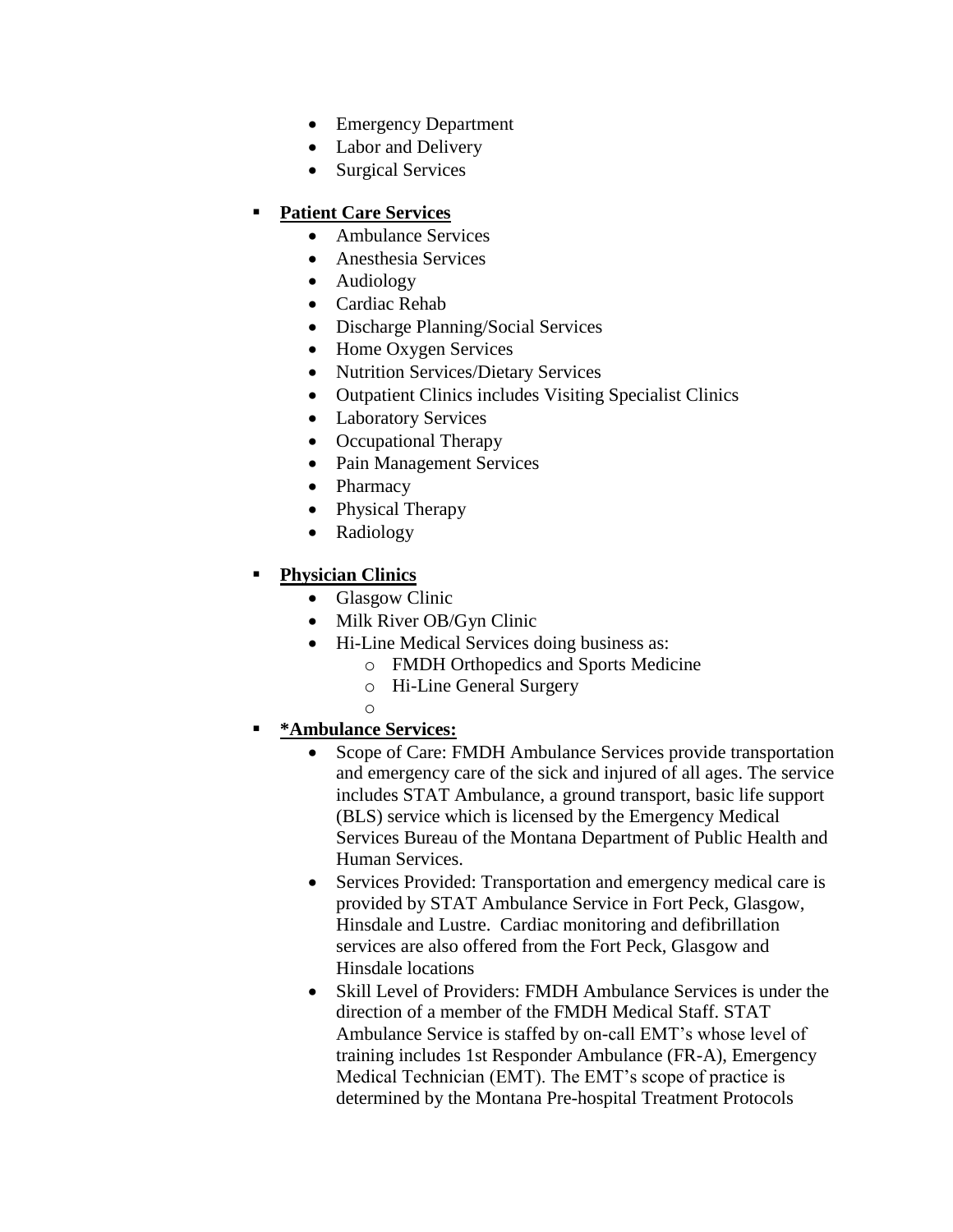issued by the EMS Bureau and approved by the Montana Board of Medical Examiners.

- **\*Audiology** 
	- Scope of Care: The Audiologist assesses all patients of any age for hearing needs. Based on audiological findings, appropriate referrals are made to physicians or other necessary professionals. The Audiologist also works with all patients of any age who are identified as having a hearing loss. Their individual needs and lifestyle are considered and appropriate amplification is selected, fitted, and monitored to ensure beneficial results.
	- Services Provided: FMDH Audiology provides the following services:
		- o Diagnostic audiological evaluations for age two through geriatrics. Diagnostic OAE's, ABR's and ENG's are not performed at this facility.
		- o Industrial and newborn hearing screening.
		- o Preschool screening, Community Child Find screening, and school screening in conjunction with the Office of Public Instruction.
		- o Audiological support for the ENT specialists in Glasgow and Malta.
		- o Report writing and distribution to physicians, parents and schools.
		- o Appropriate referrals are made as needed to professionals.
		- o Hearing aid selection, fitting and verification for those with hearing loss.
		- Skill Level of Personnel: Audiologist who is licensed by the State of Montana Speech Language Pathology and Audiology Board, and the State of Montana Hearing Aid Dispenser Board provides the services. Services are provided 3-5 days a week though time may be spent in other locations such as satellite clinics and schools.

# **Dietary Services:**

- Scope of Services: Dietary Services provides comprehensive nutrition services to meet the nutrition needs of our public and medical communities. These services are provided daily through patient meal trays and nourishments in cooperation with the Nutrition Care team, (patients, families, dieticians, physician, nursing, pharmacy, and other health care personnel) in an age and diagnosis specific manner.
- The Dietary Services department also provides the Patient Advocate service. This service is to enhance the caregiver/patient relationship by promoting a facility wide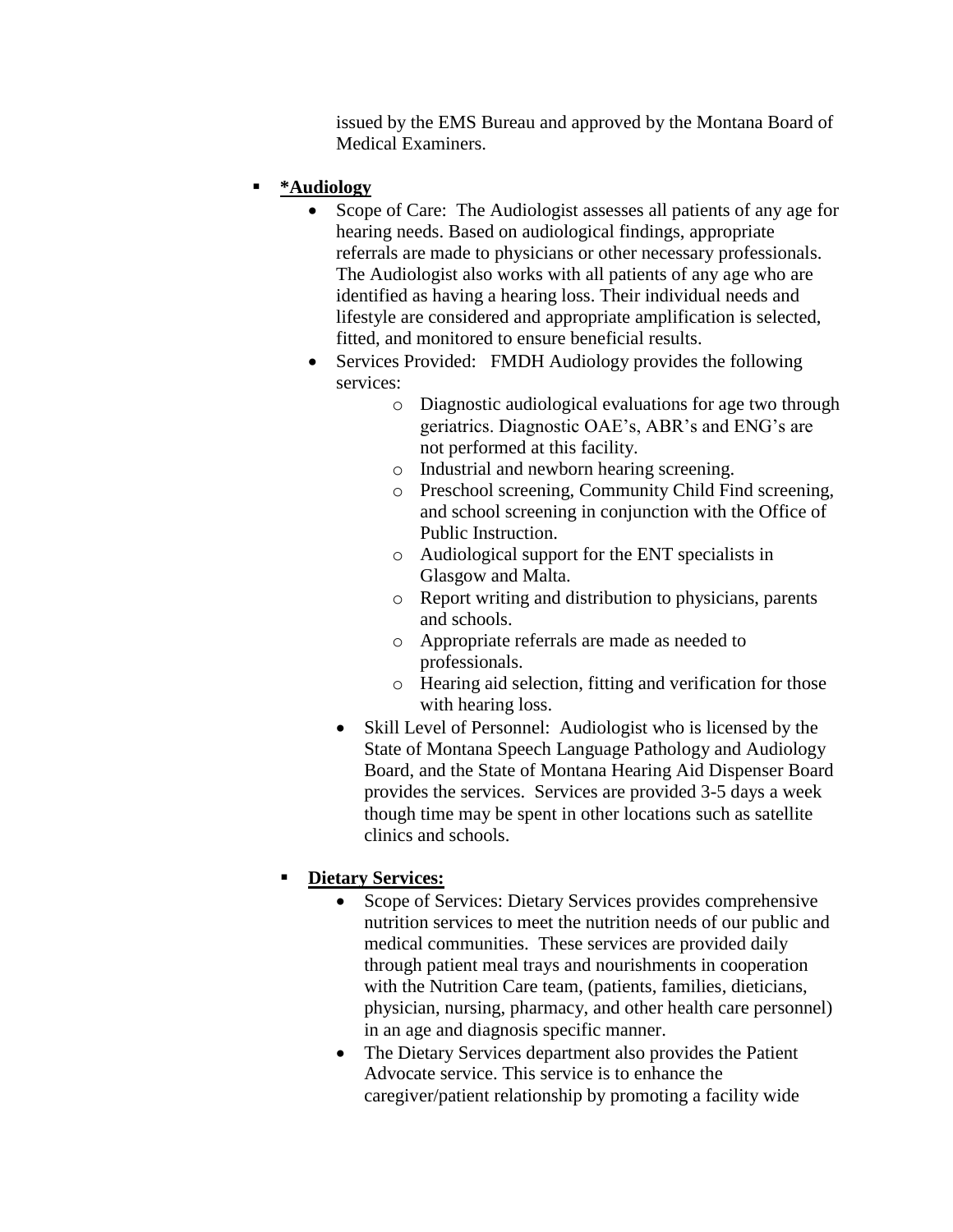relationship through daily interactions with employees representing the non-medical disciplines of the hospital. This service is to demonstrate to the patients of our facility a caring attitude, to be proactive in meeting patient's needs and to build an understanding that FMDH care team is willing to go beyond the normal call of duty to meet patient needs.

• Skill Level of Providers: The Dietary Director has successfully completed a Dietary Director's Association approved course of study.

## **\*Discharge Planning/Social Services:**

- Scope of Services: Discharge Planning: Patients, of any age, are assessed for discharge needs by the Discharge Planner. A discharge plan is then developed by the Discharge Planner in collaboration with the patient, family, physician and other members of the health care team.
- Social Services: The Social Services Designee (SSD) sees those patients, of any age who have been identified as being high risk. Their needs are assessed as relates to the discharge planning processes, the need for psychosocial intervention or financial concerns.
- Services Provided: The Discharge Planner/SSD coordinates all members of the health care team to ensure that the patient has access to education on disease, diet, advanced directives and rehabilitation programs, adaptive equipment and community services and resources.
- Skill Level of Personnel: The services of discharge planning and social services are provided by experienced RN's who are licensed by the State of Montana

## **\*Emergency Department:**

- Scope of Care: The Emergency Department provides evaluation and treatment to patients of all ages and levels of illness 24 hours a day.
- Services Provided: Emergency Department (ED) patients are initially assessed by the nurse who determines treatment urgency and placement within the ED. The ED provider evaluates the patient and orders diagnostic testing and treatment based on patient needs. Emergency patients are evaluated for response to treatment and are admitted to the hospital, transferred to another facility or discharged with follow-up instructions as appropriate.
- Skill Level of Personnel: The department is staffed with registered nurses licensed in the State of Montana who have successfully completed BLS and ACLS. RN's must demonstrate competency in the performance of specialized ED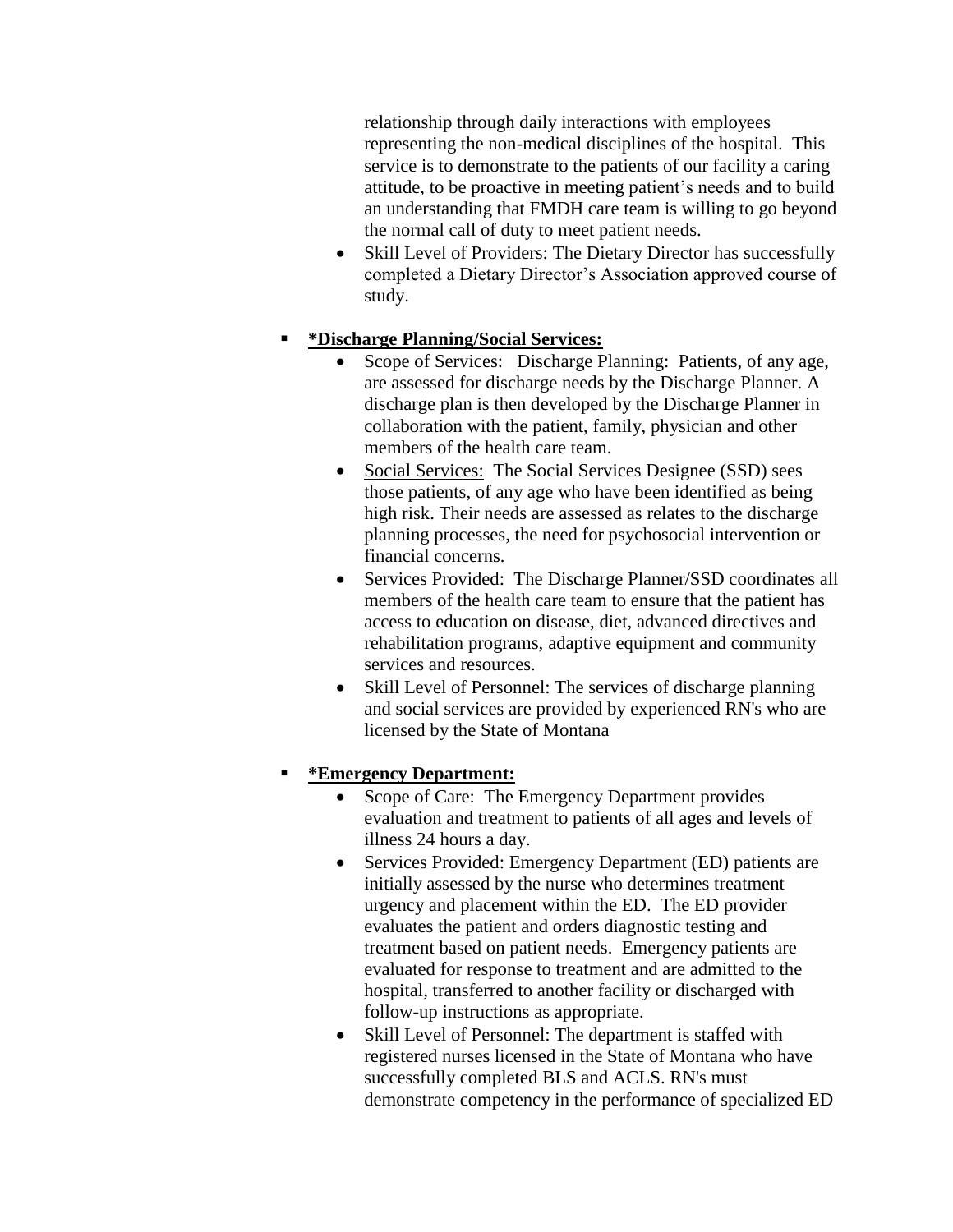skills during initial orientation then annually based on performance improvement activities and recommendations. The ED Provider coverage is provided by local or contract physicians and physician extenders.

## **FMDH Orthopaedics and Sports Medicine:**

- Scope of Services: The FMDH Orthopaedics and Sports Medicine is a clinic located within the facility organized under FMDH's wholly owned for profit subsidiary (Hi-Line Medical Services). The Marketing Director is principally responsible for directing the operation of the clinic. A designated physician within the clinic is responsible for the medical direction. The FMDH Orthopaedics and Sports Medicine Clinic provides orthopaedic health care to patients without regard to race, creed, color, sex, ages, religion, handicaps or financial status on an outpatient basis. The clinic is open from 0800 to 1700 M-R 0800-1200F.
- Services Provided: FMDH Orthopaedics and Sports Medicine specializes in the evaluation and treatment of diseases, injuries and deformities of the musculoskeletal system, through the use of medical and surgical procedures.
- Skill Level of Personnel: The FMDH Orthopaedics and Sports Medicine Clinic is staffed with an RN to provide necessary patient care. Providers include an Orthopaedic Surgeon and a Physician Assistant. All professional staff (Medical and nursing) are licensed by the state of Montana. The business office is staffed by personnel who have received on the job training to perform specific job duties which include medical records, coding and billing. A customer service representative is available to book appointments for patients and register patients on admission.

# **\*General Surgery:**

- Scope of Services: Hi-Line General Surgery is a clinic located within the facility organized under FMDH's wholly owned for profit subsidiary (Hi-Line Medical Services). The Marketing Director is principally responsible for directing the operation of the clinic. A designated physician within the clinic is responsible for the medical direction. Hi-Line General Surgery provides general surgical healthcare to patients without regard to race, creed, color, sex, ages, religion, handicaps or financial status on an outpatient basis. The clinic is open from 0830to 1700 M-F.
- Services Provided: Hi-Line General Surgery offers evaluation and surgical treatment of diseases involving abdominal organs,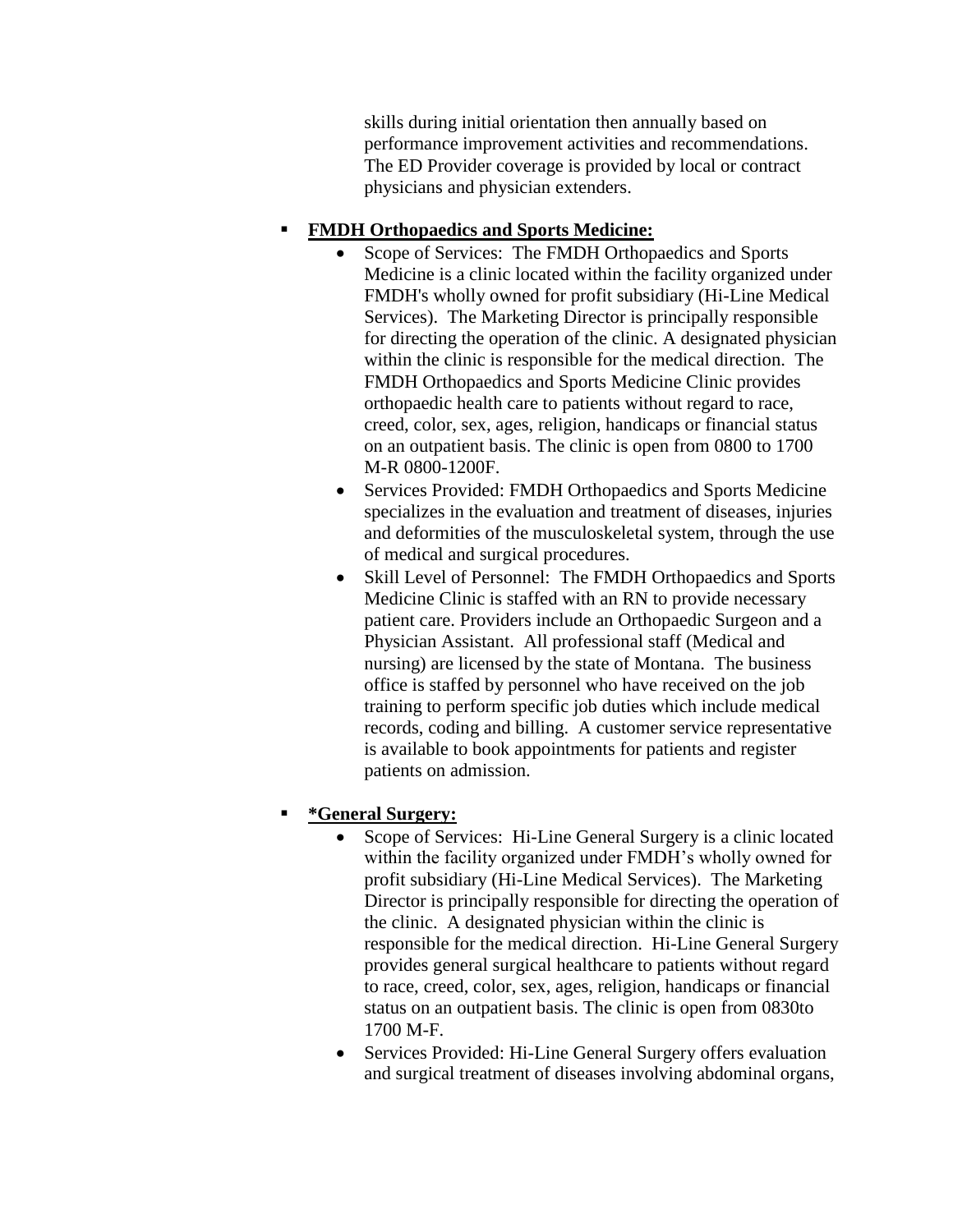thyroid, and breasts and the evaluation and treatment of injury due to trauma.

• Skill Level of Personnel: Hi-Line General Surgery is staffed with one RN, LPN, or Medical Assistant to provide necessary patient care. Providers include a General Surgeon. All professional staff (Medical and nursing) are licensed by the state of Montana. The business office is staffed by personnel who have received on the job training to perform specific job duties which include medical records, coding and billing. A customer service representative is available to book appointments for patients and register patients on admission.

## **Glasgow Clinic:**

- Scope of Services: The Glasgow Clinic is a Rural Health Clinic located within the facility. The Chief Operating Officer is principally responsible for directing the operation of the clinic. A designated physician within the clinic is responsible for the medical direction. The Glasgow Clinic provides preventative and primary health care to patients without regard to race, creed, color, sex, ages, religion, handicaps or financial status on an outpatient basis. The Glasgow Clinic is open from 0830 hrs to 1700hrs weekdays and is closed on holidays as designated by FMDH policy.
- Services Provided: Family medicine includes care provided for newborns, pediatrics, adolescents, adults and obstetrics including postpartum care. The clinic provides allergy injections as deemed necessary. The clinic has an internal medicine doctor who provides specialty care for patients age 16 and over.
- Skill Level of Personnel: The Glasgow Clinic is staffed with RNs, LPNs and medical assistants to provide necessary patient care. Providers include Family Practice, Internal Medicine, Family Nurse Practitioner, and a Physician Assistant. All professional staff (Medical and nursing) are licensed by the state of Montana. The business office and medical records departments within the Glasgow Clinic are staffed by personnel who have received on the job training to perform specific job duties which include medical records, coding and billing. Customer service representatives are available to book appointments for patients. They are responsible for scheduling appointments and registering patients on admission. Each provider has their own nurse or medical assistant who is responsible for work-up as well as to return telephone calls to patients who have left messages.

### **\*Home Oxygen/DME:**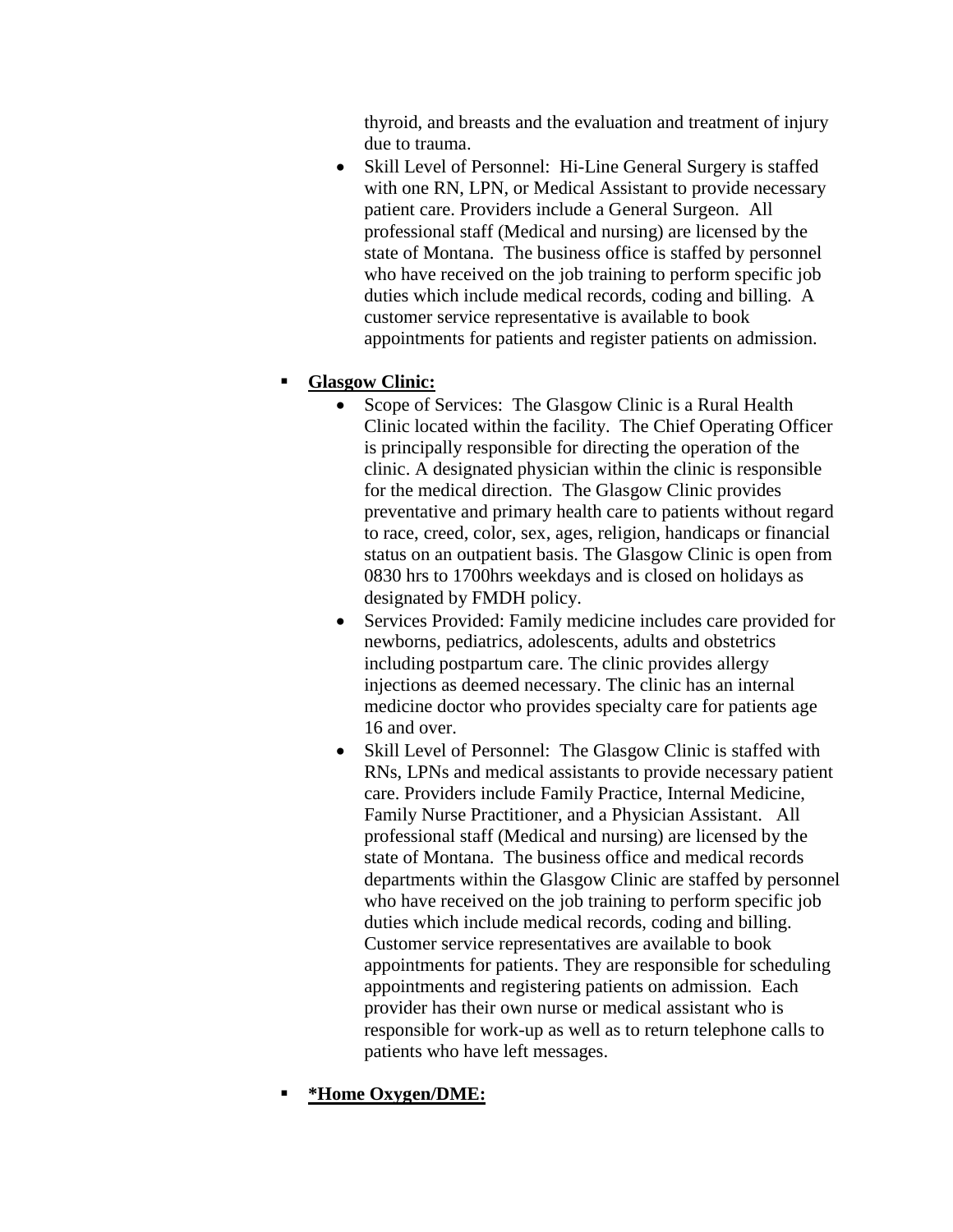- Scope of Care: The purpose of the program is to provide equipment that allows patients to return or remain in the home environment for as long as possible. This department sees all age groups with the majority of the patients being elderly.
- Services Provided: The department sells or rents and maintains home oxygen delivery equipment. Walkers and canes are available through Physical Therapy and Home Oxygen/DME bills for these services. Standard wheelchairs and beds are available for sale or rent.
- Skill Level of Personnel: The department is staffed by personnel who provide maintenance and delivery services. Two Home Oxygen drivers set up and deliver oxygen concentrators, portable oxygen systems, nebulizers, wheel chairs and hospital beds. This staff also provides education to patient and families regarding appropriate use of this equipment. One Registered Nurse provides setup and education regarding use of BiPAP and CPAP equipment.

## **Infection Control:**

- Scope of Care: The role of the Infection Control Department is to promote practices that aid in the prevention of infectious diseases, identify and analyze the occurrence of health careassociated infections, acts as consultant to department Directors about issues relating to infection control, ensure compliance with state and federal regulations relating to infection control and disseminates information about infection control to staff.
- Skill level: Licensed Registered Nurse or Clinical Laboratory Scientist.
- Hours of Operation: Forty hours per week; schedule varies.

### **\*Laboratory and Pathology Services:**

- Scope of Care: The Laboratory Department provides diagnostic laboratory testing services for all age groups. The Laboratory Department does the diagnostic laboratory work on blood, urine and other body fluids. These tests include work in:
	- o Arterial Blood Gases
	- o Bacteriology
	- o Coagulation
	- o Chemistry
	- o General Immunology Testing
	- o Hematology
	- o Therapeutic Drugs
	- o Thyroid Studies
	- o Transfusion Services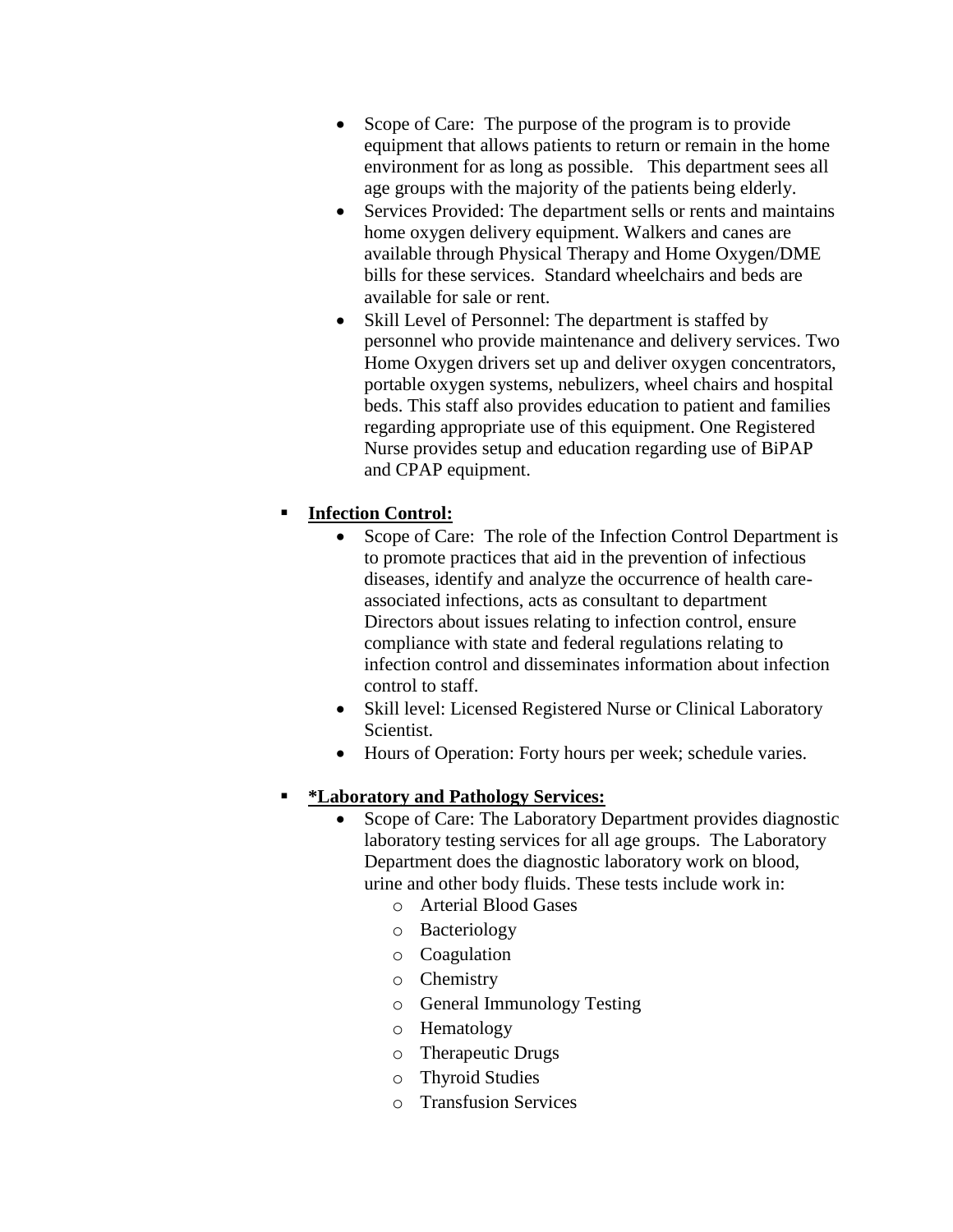- o Urinalysis
- Laboratory tests that cannot be performed locally are sent to approved Reference Labs.
- Pathology services are provided by pathologists from Billings Clinic in Billings, MT. Pathology and surgical specimens are mailed to Billings for processing. A Pathologist provides onsite services once a quarter consultation services to the Laboratory personnel and the physicians. The laboratory also has phone contact with the pathologists in Billings for consultations or answers to any questions. Billings Clinic Pathology Department is College of American Pathologists accredited.
- Skill Level of Personnel: All Clinical Laboratory Scientists and Clinical Laboratory Technicians are licensed with the State of Montana. The staff is committed to performing high quality work to assist the physicians in making the proper diagnosis. A phlebotomist has completed an on-the-job training program and works to assist the Clinical Laboratory Scientists and Technicians with blood draws. The department receptionist is responsible for initiating forms and other paperwork by which patients are identified, charged and recorded during outpatient visits. Our Laboratory is accredited by COLA.
- Hours of Operation: The laboratory is staffed from 0630 to 1730, Monday through Friday and 0630 to 1030 on Saturdays, Sundays & holidays. After hours on-call staff are available to provide lab services 24 hours per day.

## **\*Milk River OB/GYN**

- Scope of Services: The Milk River OB/GYN office is located within the facility. The Marketing Director is principally responsible for directing the operation of the clinic. A designated physician within the clinic is responsible for the medical direction. Milk River OB/GYN provides obstetrical and gynecological healthcare to women without regard to race, creed, color, sex, age, religion, handicaps or financial status on an outpatient basis. Milk River OB/GYN is open from 9am to 4pm weekdays.
- Services Provided: Obstetrical and Gynecological services. Obstetrical services include ante-partum, delivery, surgical services, and postpartum services. Gynecological services include preventive healthcare, specialty care and surgical services.
- Skill Level of Personnel: Milk River OB/GYN is staffed with a Montana Licensed Practical Nurse to provide necessary patient care. She is also responsible for work-up as well as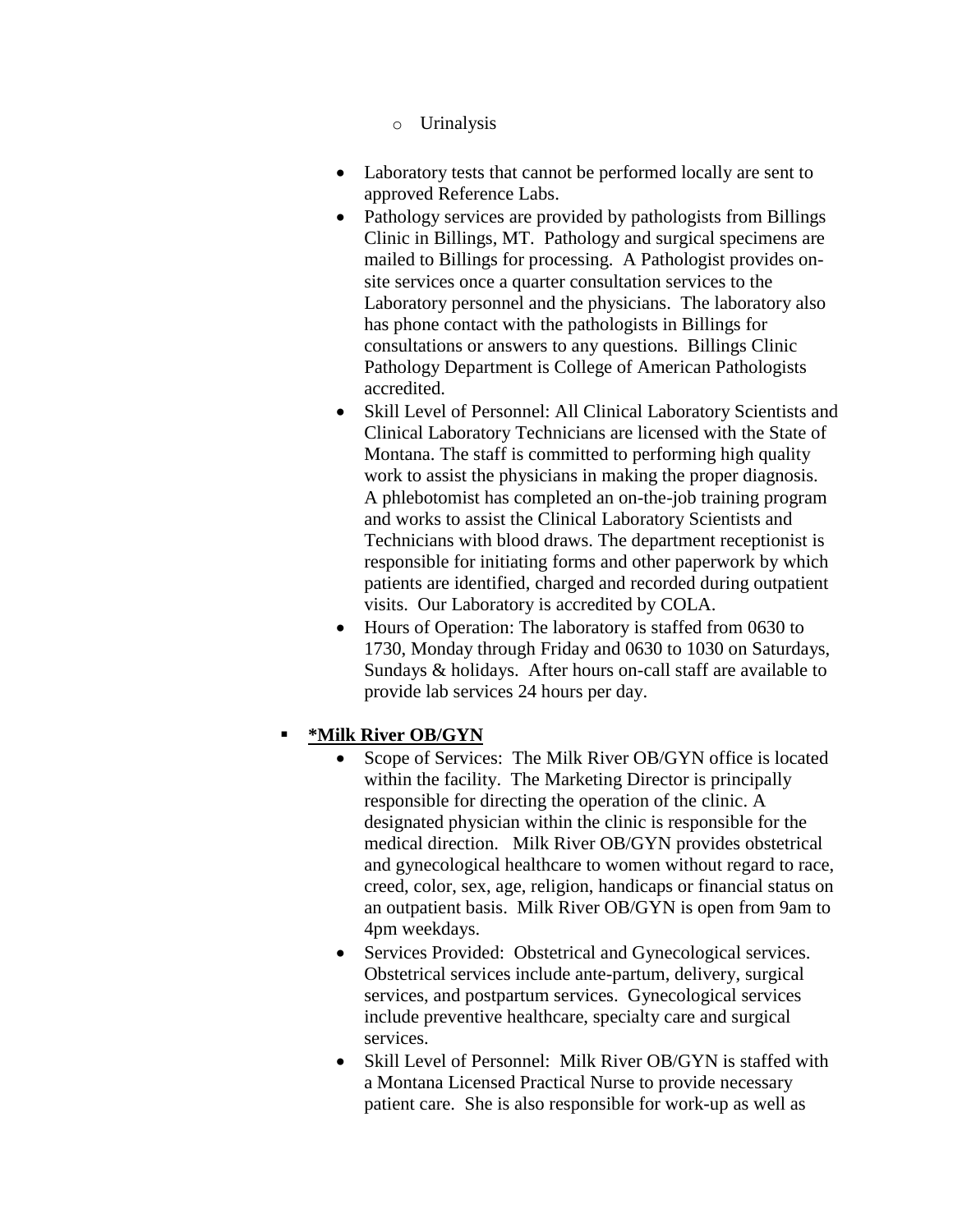phone triage, and returning telephone calls to patients who have left messages. Our medical provider is an Obstetrician/Gynecologist, licensed in the State of Montana, and is certified by the American Board of Obstetrics and Gynecology and a fellow in the American College of Obstetrics and Gynecology. The office manager/receptionist has been trained to perform specific job duties which include medical records, coding and billing.

## **\*Nutrition Services:**

- Scope of Services: The Registered Dietitians (RD) provide consultant services in the areas of nutrition assessment, medical nutrition therapy, food service management, wellness and community education to Glasgow and its surrounding communities. The Nutrition Services department provides a full spectrum of nutrition support, consultation, counseling, and instruction to patients, families, physician, nursing and other health care personnel.
- Skill Level of Personnel: Registered Dietitians (RD) are licensed by the State of Montana and have successfully completed requirements and testing of the Commission on Dietetic Registration.

### **\*Nursing Services (Inpatient):**

- Inpatient Nursing Services is under the direction of the Director of Nursing. The Director of Nursing is responsible for the nursing professional standards of the organization, responsible for the standards of care and practice, performance assessment and improvement, policies and procedures, personnel competency, and nursing licensure within the Nursing Department. Collaborative activities have been established to ensure that these responsibilities are addressed in all areas throughout the organization where nursing care is provided.
- Scope of Care: The Inpatient Nursing Service is responsible for providing nursing care for patients on an inpatient or outpatient basis in one of the following specialties; L&D, Nursery, Emergency Department, Medical, Surgical, Intensive Care, and Skilled Nursing. Patients receive the appropriate level of nursing care regardless of location in the facility.
- Services Provided: The department is responsible for utilizing the nursing process to provide patient care. Patient care is delivered according to the Montana Nurse Practice Act and the American Nurses Association Standards of Clinical Nursing Practice, following the requirements set by the State of Montana, The Joint Commission and FMDH liability carrier.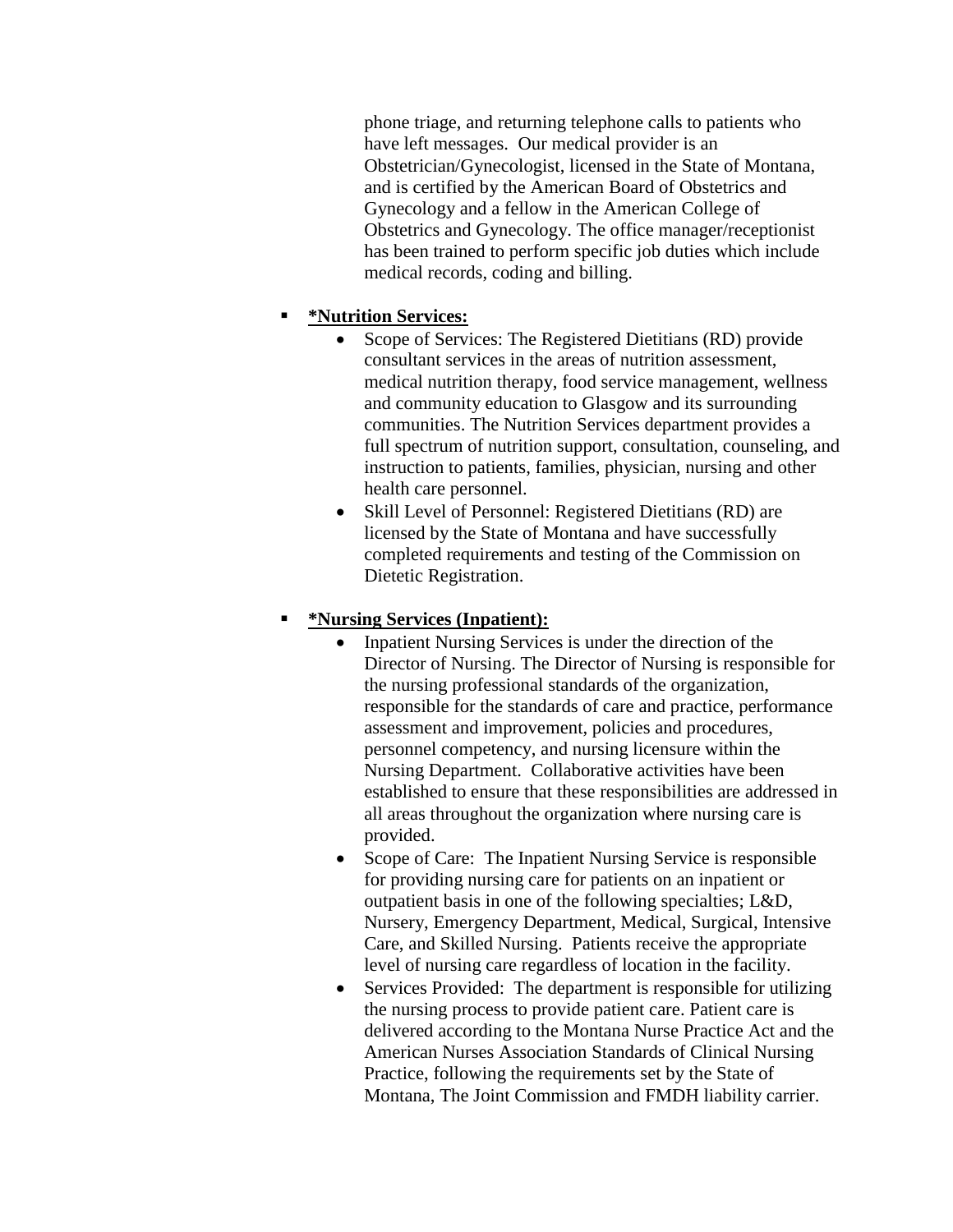- Skill Level of Providers: The Department of Nursing staff includes Registered Nurses (RN), Licensed Practical Nurses (LPN), Certified Nurse Assistants (CNA), and Ward Clerks.
- The RN may be a graduate of an accredited 2 year, 3 year or 4 year school of nursing, there being no difference in clinical practice based on education level. The RN prescribes delegates and coordinates the nursing care through delegation of responsibilities to the LPN or CNA in accordance with their education and training.
- The nursing personnel are cross-trained according to the needs of the department and are provided individualized orientations which are based on previous experiences, personal preferences and departmental need. Competencies have been developed and are required prior to a staff member functioning independently within a patient care area.

## **\*Outpatient Clinics:**

- Scope of Care:FMDH has numerous clinics which includes primary care, and many specialists from larger medical facilities. The Visiting specialists that come from other facilities include ENT, Cardiology, Orthopedic Spine, Pulmonology, Pediatric Pulmonology, Allergy/Immunology, Dermatology, Hematology/Oncology, Urology, and Podiatry. Additional specialty clinics provided via telemedicine include: Neurology, Cardiology, Nephrology and Rheumatology. Appointments are scheduled either by the scheduling personnel or the specific physician's office staff.
- Skill Level/Staffing Plan: Specialty clinics are staffed by an RN, receptionist/unit secretary and overseen by the Outpatient Services Director. Some of the specialists staff their clinics with their own nursing personnel. The RN must have a current State of Montana license, and be BLS certified.

## **\*Outpatient Infusion:**

- Scope of Care: FMDH Infusion Dept. provides services for same day infusions and injections. Referrals are obtained by local providers, visiting specialists and or distant providers. Appointments are scheduled by contacting the Outpatient Clinic scheduling personnel, the attending RN, or Outpatient Services Director.
- Skill Level/Staffing Plan: The Outpatient Infusion Dept is staffed by RN's. The RN must have a current State of Montana license and be BLS certified.
- \***Pharmacy:**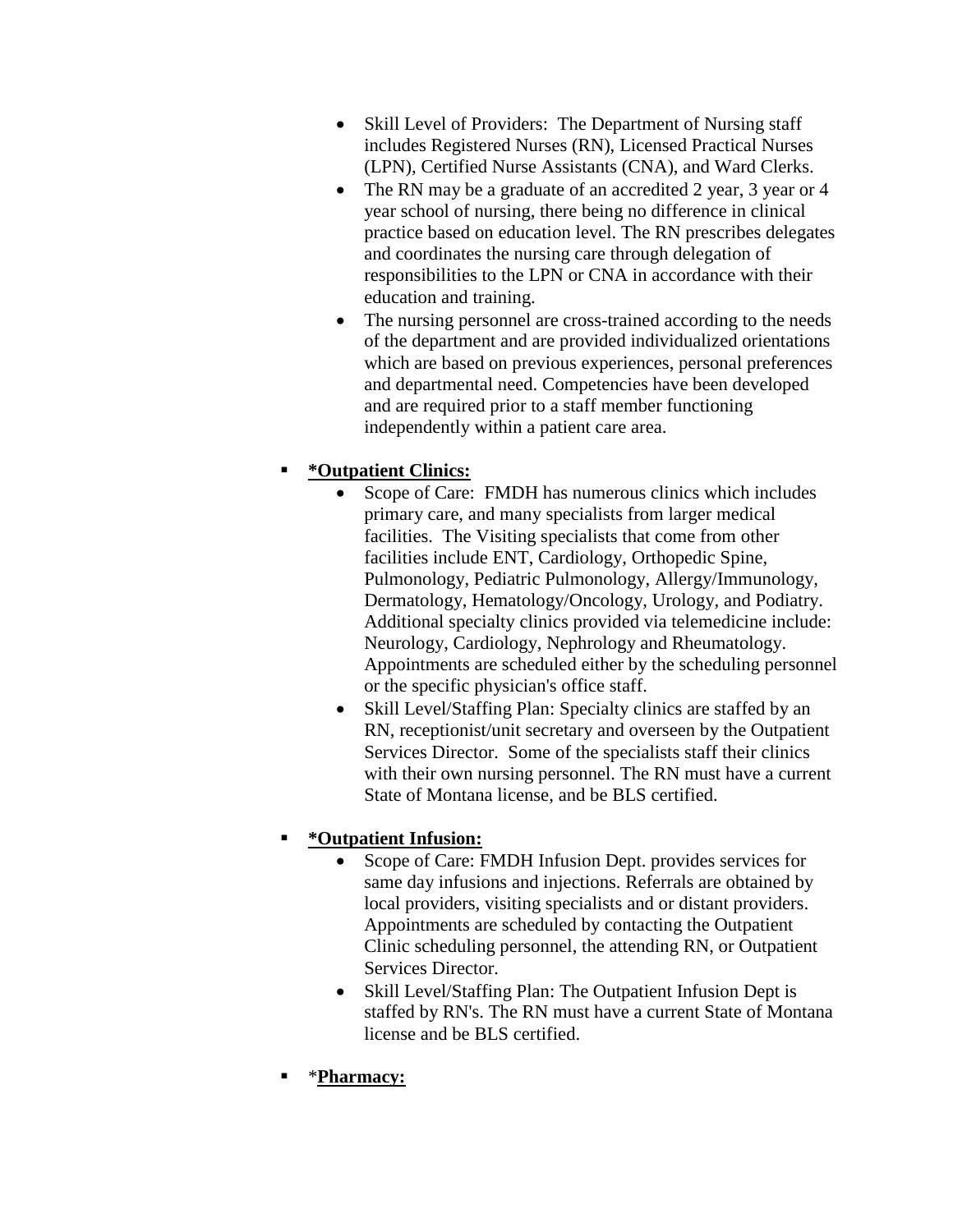- Scope of Care: The pharmacy service provides pharmaceutical services for all ages of hospital patients. The department also includes a retail pharmacy that provides services to the public.
- Services Provided: The department provides all forms of medications including TPN and chemotherapy. The staff is responsible for processing medication orders. The pharmacist provides review of patient's medication profiles and patient education as indicated.
- Skill Level of Personnel: The pharmacy director is a State of Montana registered Pharmacist. Additionally, the department is staffed with technicians who receive on-the-job training under the direction of the pharmacist to receive certification and are registered with the Montana Board of Pharmacy.

### **\*Rehabilitation Services: (Includes Physical Therapy, Occupational Therapy and Cardiac Rehabilitation)**

- Scope of Care: The Physical Therapy (PT)and Occupational Therapy (OT)Department provides inpatient and outpatient services to promote or restore the functional mobility of individuals with physical impairments through the use of physical means. The department functions primarily as an outpatient department whereby approximately 75% of the patient load is outpatient. The department serves all age groups.
- The caseload of the PT department is primarily orthopaedic, such as musculo- skeletal injuries which would include total joint replacements, along with various back problems, such as low back pain, disc pathology, C-spine injuries, as well as knee and shoulder injuries. The OT Department services a large pediatric population as well as orthopaedic upper extremity problems.
- Services Provided: PT Services include exercise supervision, gait training, neuromuscular re-ed, whirlpools, mobilization, ultrasound, hot/cold packs, traction, hydrotherapy, and electrical stimulation, as well as high voltage stimulation. OT services include neuromuscular re-ed, splinting, ADL training, ROM, Strengthing, re-integration into home/work.
- Skill Level of Personnel: All Physical Therapists (PT), the Physical Therapy Assistant (PTA), the Occupational Therapist (OT) and the Occupational Therapy Assistant (OTA) are licensed by the State of Montana.
- Staffing Plan: One full time PT and one part time PT. The PT's are supported by one PTA and one Office Manager. The Occupational Therapy (OT) Department has one part time OT and one full time OT Assistant. The OT Department co-utilizes the Office Manager.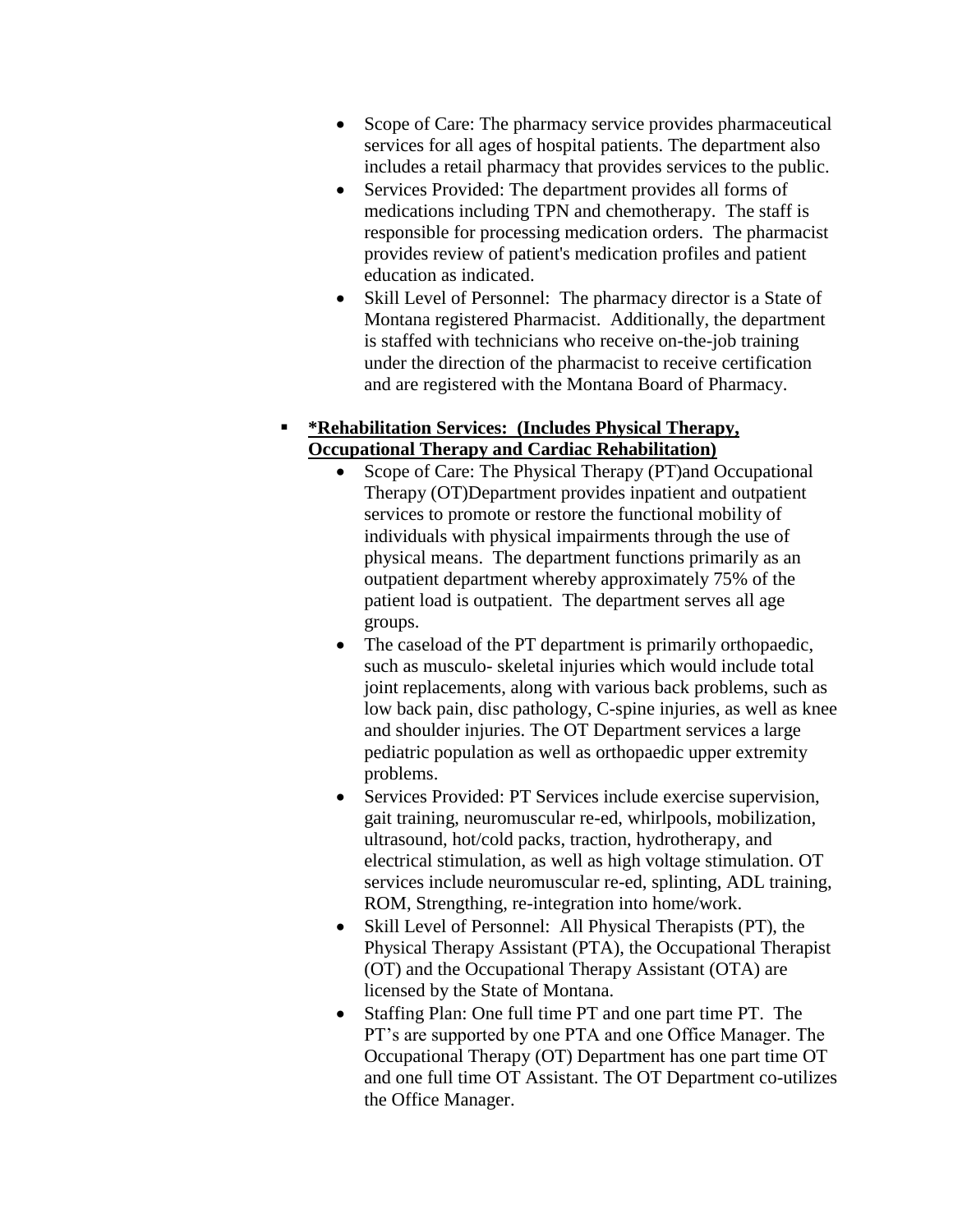## **\*Cardiac Rehabilitation**:

- Scope of Care: Cardiac Rehabilitation is a 12 week outpatient program designed for those adults who have had a heart event such as an MI, Angioplasty with stent, Coronary Artery Bypass Graft, valve repair or replacement, heart transplant, and stable angina. The primary goal of cardiac rehab is to help each client build up cardiopulmonary strength to prevent further cardiac problems and prevent post-heart attack hospital admissions and complications.
- Services Provided: Cardiac Rehabilitation is a two phase multidisciplinary program. Phase II involves consultations with physicians, dietitians, pharmacists, and physical therapists. The 12 week comprehensive program is designed to help clients develop a healthier lifestyle. Education for clients and family is offered, with special assistance for the individual needs of client. Following the 12 week initial phase (Phase II), a maintenance phase (Phase III) is available with continued supervised exercise for as long as the client wishes to continue.
- Skill Level of Personnel/Staffing Plan: Cardiac Rehabilitation is staffed by one or two Registered Nurses and a Cardiac Rehabilitation Technician with training and education in cardiac rehabilitation. The clients exercise Monday, Wednesday and Friday in a monitored environment following a progressive aerobic exercise plan.

## **\*Retail Pharmacy**

- Scope of Services:  $5<sup>th</sup>$  Avenue Pharmacy and Gift is a retail pharmacy located within the facility organized under FMDH's wholly owned for profit subsidiary (Hi-Line Medical Services). The Marketing Director is principally responsible for directing the operation of the pharmacy. A designated pharmacist within the pharmacy is responsible for the medical direction.  $5<sup>th</sup>$ Avenue Pharmacy provides retail pharmacy services to patients without regard to race, creed, color, sex, ages, religion, handicaps or financial status on an outpatient basis. The pharmacy is open from 0830to 1700 M-F.
- $\bullet$  Services Provided:  $5<sup>th</sup>$  Avenue Pharmacy and Gift offers dispensing and consultation for the use of prescription medications as well as over the counter medications. In addition to these clinical services the pharmacy also offers a variety of giftware.
- Skill Level of Personnel:  $5<sup>th</sup>$  Avenue Pharmacy and Gift is staffed with one Registered Pharmacist and 3 Certified Pharmacy Technicians to provide necessary dispensing services. All professional staff (Pharmacist and Technician)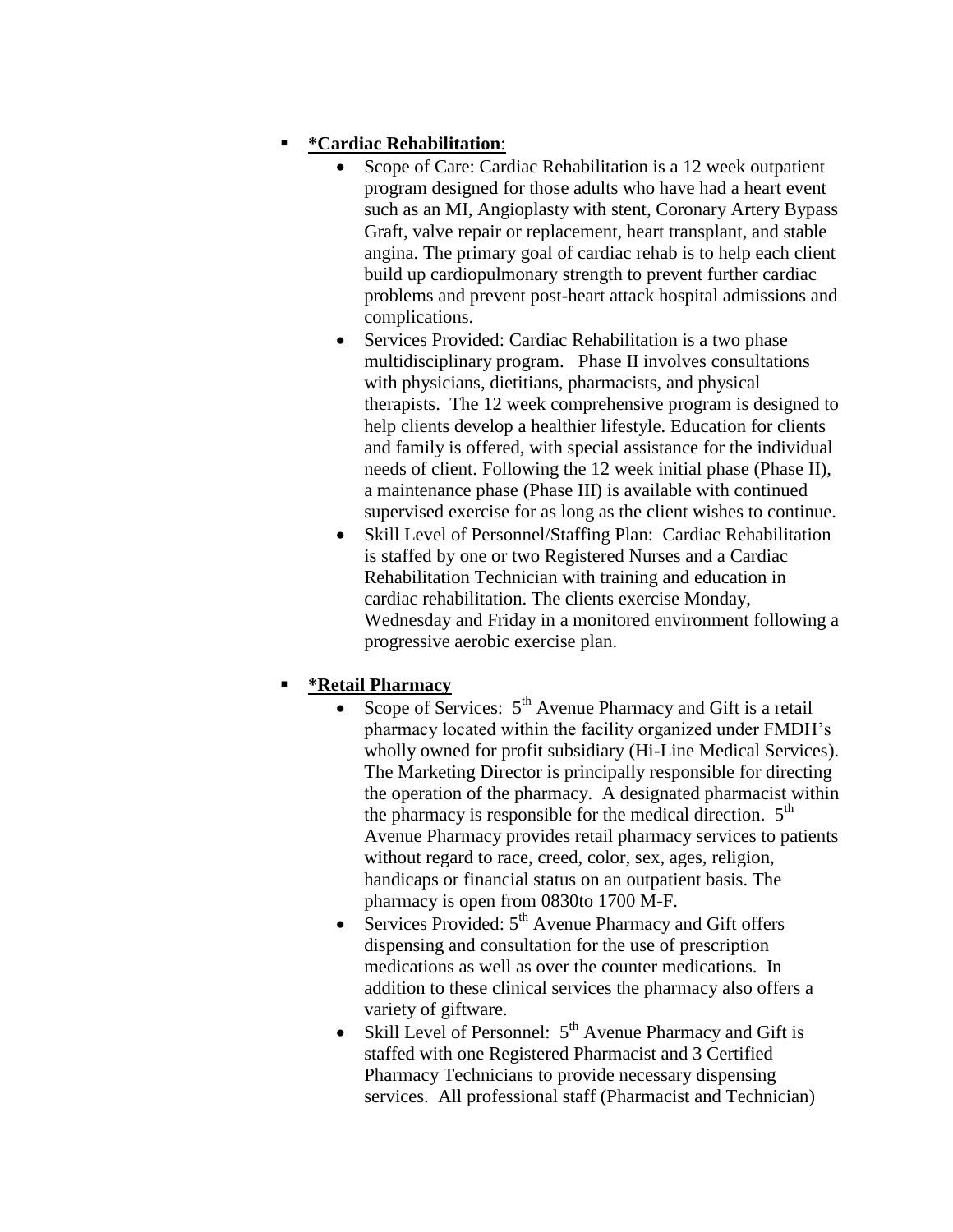are licensed by the state of Montana. The business office is staffed by personnel who have received on the job training to perform specific job duties which include patient accounting and billing. Two customer service representatives are available to assist customers with over the counter and giftware sales.

- **\*Radiology:**
	- Scope of Care: The Radiology Department offers radiology services 24 hours a day to all patients. Range of treatments comprises diagnostic procedures, invasive and non-invasive techniques, and modalities using ionizing and non ionizing radiation, with or without the use of contrast medias.
	- Services Provided: Services include CT scanning, MRI, DEXA, Ultrasound (US), Nuclear Medicine, Mammography and X-ray/Fluoroscopy, with X-ray procedures constituting the majority of the daily procedural load. Related services include QA monitoring and evaluation in each sub-department; quality control; image interpretation and dictation for FMDH as well as neighboring hospitals; scheduling and supply ordering; equipment purchasing; film processing; and continuing education. A PACS (Picture Archiving Communication System) is utilized in the department to store and retrieve images and allows the facility to transmit images to other radiologists for interpretation as needed.
	- Skill Level of Providers: All individuals providing diagnostic radiology services without supervision or direction have appropriate delineated clinical privileges. All individuals who provide technical diagnostic radiology services are licensed or registered and have the appropriate training and competence. The overall staff includes a board certified radiologist, registered technologists, which include special imaging technologist and staff technologists who are trained in some of the specialty areas and a secretary. The department secretary is responsible for initiating forms and other paperwork by which patients are identified, charged and recorded during outpatient visits

#### **\*Surgical Services:**

- Scope of Care: The Department of Surgical Services (DSS) is responsible for providing care to patients of all ages and acuity undergoing elective or emergency surgery or procedures. This department consists of Outpatient Surgery (OPS), Operating Room (OR), Perianesthesia Care Unit (PACU), Sterile Processing (S/P), and Endoscopy Lab (which includes outpatient procedures requiring IV conscious sedation).
- Services Provided: The DSS interfaces with all other hospital Departments with the common goal to provide quality patient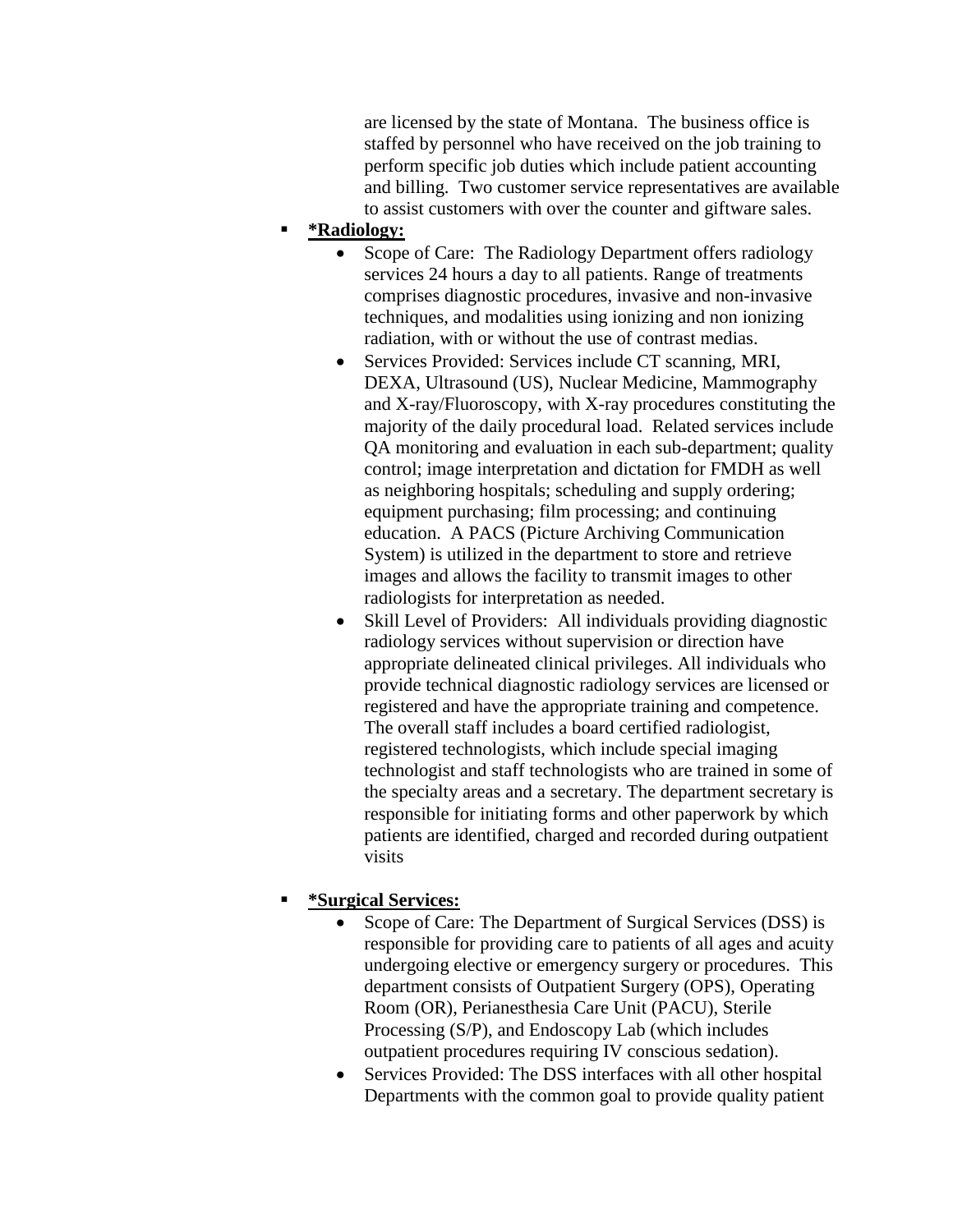care. Surgical, procedural and anesthetic care are delivered in cooperation with area surgeons according to professional and organizational standards in a safe and confidential manner.

- Skill Level of Personnel: The DSS includes RN, LPN, specially trained Technicians and Unit Assistant. Nursing care is supervised by the DSS Director and is the responsibility of the RN. Anesthesia care is provided by Certified Registered Nurse Anesthetists.
- The RN may be a graduate of a 2 year, 3 year, or 4 year accredited school of nursing, there being no difference in clinical practice based on education level. The RN coordinates the nursing care through delegation of responsibilities to the LPN or Tech in accordance with their education and training.
- The DSS personnel are cross trained according to the needs of the department and are provided individualized competency based orientation, which is based on predetermined standards by the facility.
- The RNs and LPNs must have current State of Montana license, and be BLS certified. The Techs and unit assistant must have current BLS certification.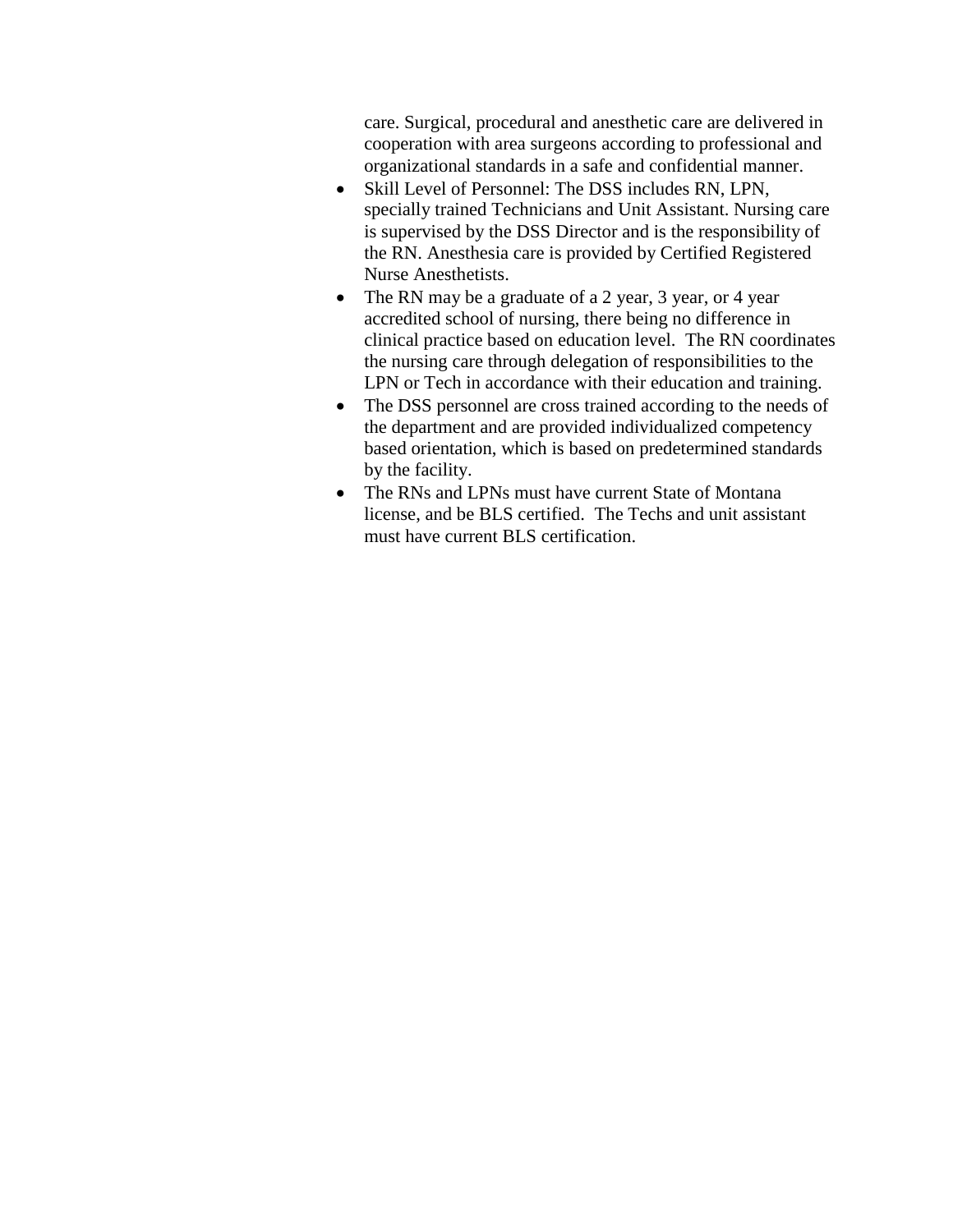<sup>ii</sup> Demographic and Economic Information for Valley County, Montana Department of Labor and Industry Research Analysis Bureau, April 2009, http://www.ourfactsyourfuture.org/admin/uploadedPublications/3494\_CF09\_Valley.pdf, Page 5 (Total acres/640 acres per sq mile = total sq miles)

iii US Bureau of the Census, Decennial Censuses of Population, Population of Counties in Montana 1980 to 2000, Updated by Montana Department of Commerce in 2000, Reviews May 6 2009

<sup>iv</sup>Demographic Database, Economic Projections Series, NPA Data Services, Inc., Arlington, VA ,Census and Economic Information Center, Montana Dept. of Commerce, Helena, with permission from NPA Data Services, Inc., 11/08, [http://www.ceic.mt.gov/Demog/project/proj\\_mt\\_pop\\_total\\_08.pdf](http://www.ceic.mt.gov/Demog/project/proj_mt_pop_total_08.pdf)

<sup>v</sup> U.S. Census Bureau: State and County QuickFacts. Data derived from Population Estimates, Census of Population and Housing, Small Area Income and Poverty Estimates, State and County Housing Unit Estimates, http://quickfacts.census.gov/qfd/states/30/30105.html, Reviewed May 12,2009

vi Demographic and Economic Information for Valley County, Montana Department of Labor and Industry Research Analysis Bureau, June 2012, http://www.ourfactsyourfuture.org/admin/uploadedPublications/3494\_cf-valley.pdf

vii Data for Community Health Assessments for Valley County, Montana Department of Health and Human Services, February 2011, <http://www.dphhs.mt.gov/publichealth/epidemiology/documents/ValleyCommunityHealthAssessments.pdf>

viii The Montana Medicaid Program, Report to 2011 Legislature, January 2011, [http://www.dphhs.mt.gov/2011biennialreport/mtmedicaidreport.pdf.](http://www.dphhs.mt.gov/2011biennialreport/mtmedicaidreport.pdf)

l

<sup>ix</sup> U.S. Census Bureau, Census 2000 Summary File 1, Matrices PCT12 and P13, Reviewed May 6, 2009, http://factfinder.census.gov/servlet/GCTTable? bm=y&-geo\_id=04000US30&-\_box\_head\_nbr=GCT-P5&[ds\\_name=DEC\\_2000\\_SF1\\_U&-format=ST-2](http://factfinder.census.gov/servlet/GCTTable?_bm=y&-geo_id=04000US30&-_box_head_nbr=GCT-P5&-ds_name=DEC_2000_SF1_U&-format=ST-2)

<sup>x</sup> CEIC Data Map Library, US Census Bureau, Last Revised May 6, 2009, Reviewed May 7, 2009, <u>http://www.ceic.mt.gov/data\_maps.asp</u>

xi Phillips County Health Profile, Montana Department of Public Health and Human Services, October 2004, Page 71

xii Roosevelt County Health Profile, Montana Department of Public Health and Human Services, October 2004, Page 85

xiii Daniels County Health Profile, Montana Department of Public Health and Human Services, October 2004, Page 19

xiv Census and Economic Information Center, Montana Dept. of Commerce, Helena, with permission from NPA Data Services, Inc., 11/08, [http://www.ceic.mt.gov/Demog/project/proj\\_mt\\_pop\\_total\\_08.pdf](http://www.ceic.mt.gov/Demog/project/proj_mt_pop_total_08.pdf)

i Population Division, U.S. Census Bureau, Table 1: Annual Estimates of the Population for Counties of Montana: April 1, 2000 to July 1, 2008 (CO-EST2008-01-30), Released, March 19, 2009